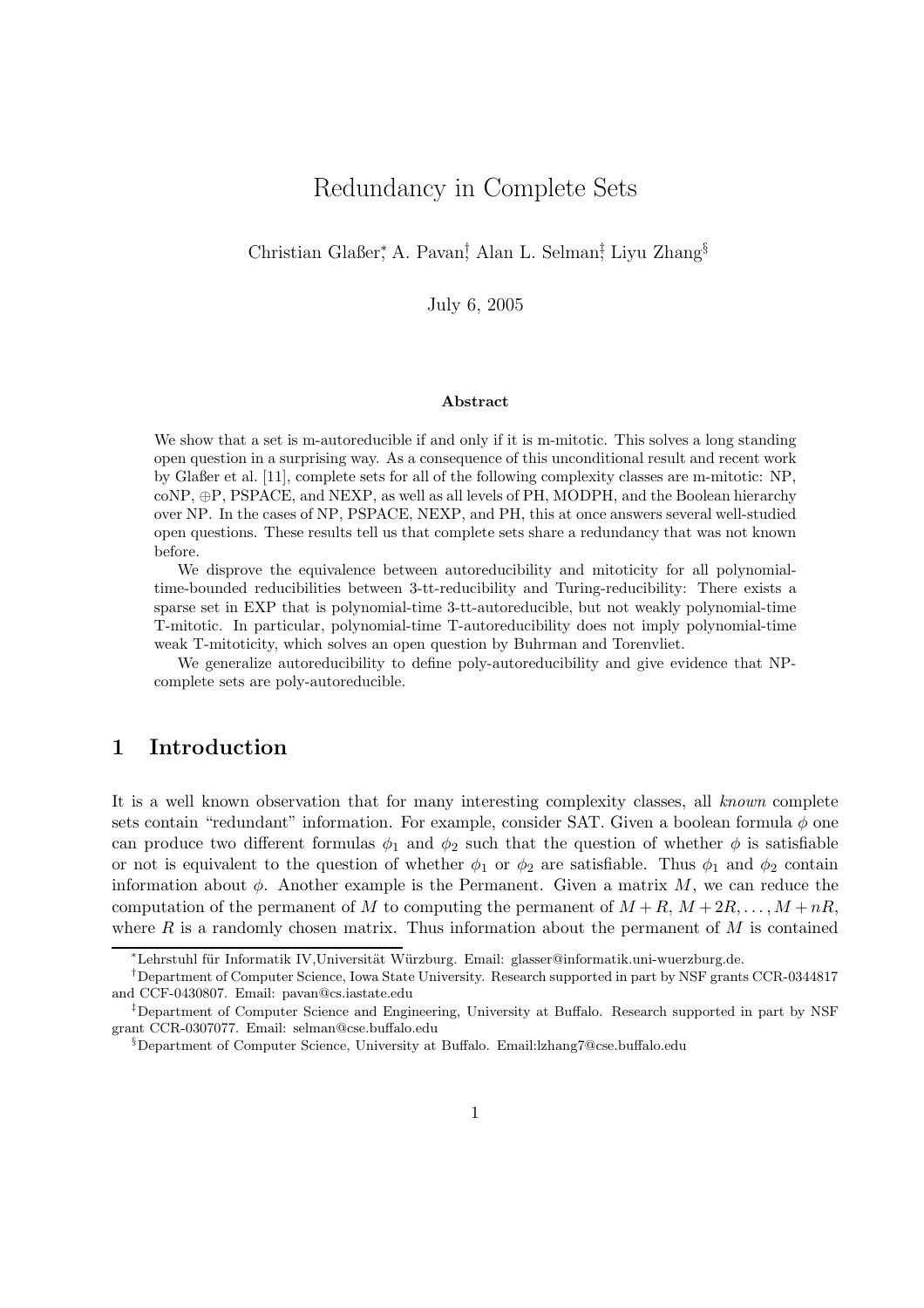in a few random looking matrices. We interpret this as "SAT and Permanent contain redundant information".

In this paper we study the question of how much redundancy is contained in complete sets of complexity classes. There are several ways to measure "redundancy". We focus on the two notions autoreducibility and mitoticity.

Trakhtenbrot [16] defined a set A to be *autoreducible* if there is an oracle Turing machine M such that  $A = L(M^A)$  and M on input x never queries x. For complexity classes like NP and PSPACE refined measures are needed. In this spirit, Ambos-Spies [2] defined the notion of polynomialtime autoreducibility and the more restricted form m-autoreducibility. A set  $\vec{A}$  is polynomial-time autoreducible if it is autoreducible via a oracle Turing machine that runs in polynomial-time. A is m-autoreducible if A is polynomial-time many-one reducible to A via a function f such that  $f(x) \neq x$  for every x. Both notions demand information contained in  $A(x)$  to be present among strings different from x. In the case of m-autoreducibility, the redundancy in  $A$  is even more apparent—if a set A is m-autoreducible, then x and  $f(x)$  have the same information about A.

A stronger form of redundancy is described by the notion of mitoticity which was introduced by Ladner [13] for the recursive setting and by Ambos-Spies [2] for the polynomial-time setting. A set A is m-mitotic if there is a set  $S \in \mathcal{P}$  such that  $A, A \cap S$ , and  $A \cap \overline{S}$  are polynomial-time many-one equivalent. Thus if a set is m-mitotic, then  $A$  can be split into two parts such that both parts have exactly the same information as the original set has.

Ambos-Spies [2] showed that if a set is m-mitotic, then it is m-autoreducible and he raised the question of whether the converse holds. In this paper we resolve this question and show that every m-autoreducible set is m-mitotic. This is our main result. Since its proof is very involved, we present our main combinatorial idea with help of a simplified graph problem which will be described in Section 3. This simplification drops many of the important details from our formal proof, but still contains the combinatorial core of the problem. Our main result is all the more surprising, because it is known [2] that polynomial-time T-autoreducibility does not imply polynomial-time Tmitoticity. We improve this and disprove the equivalence between autoreducibility and mitoticity for all polynomial-time-bounded reducibilities between 3-tt-reducibility and Turing-reducibility: There exists a sparse set in EXP that is polynomial-time 3-tt-autoreducible, but not weakly polynomialtime T-mitotic. In particular, polynomial-time T-autoreducible does not imply polynomial-time weakly T-mitotic. This result settles another open question raised by Buhrman and Torenvliet [8].

Our main result relates local redundancy to global redundancy in the following sense. If a set A is m-autoreducible, then x and  $f(x)$  contain the same information about A. This can be viewed as local redundancy. Whereas if A is m-mitotic, then A can be split into two sets B and C such that A, B, and C are polynomial-time many-one equivalent. Thus the sets B and C have exactly the same information as the original set A. This can be viewed as global redundancy in A. Our main result states that local redundancy is the same as global redundancy.

As a consequence of this result and recent work of Glaßer et al. [11], we can show that all complete sets for many interesting classes such as NP, PSPACE, NEXP, and levels of PH are m-mitotic. Thus they all contain redundant information in a strong sense. This resolves several long standing open questions raised by Ambos-Spies [2], Buhrman, Hoene, and Torenvliet [7], and Buhrman and Torenvliet [8].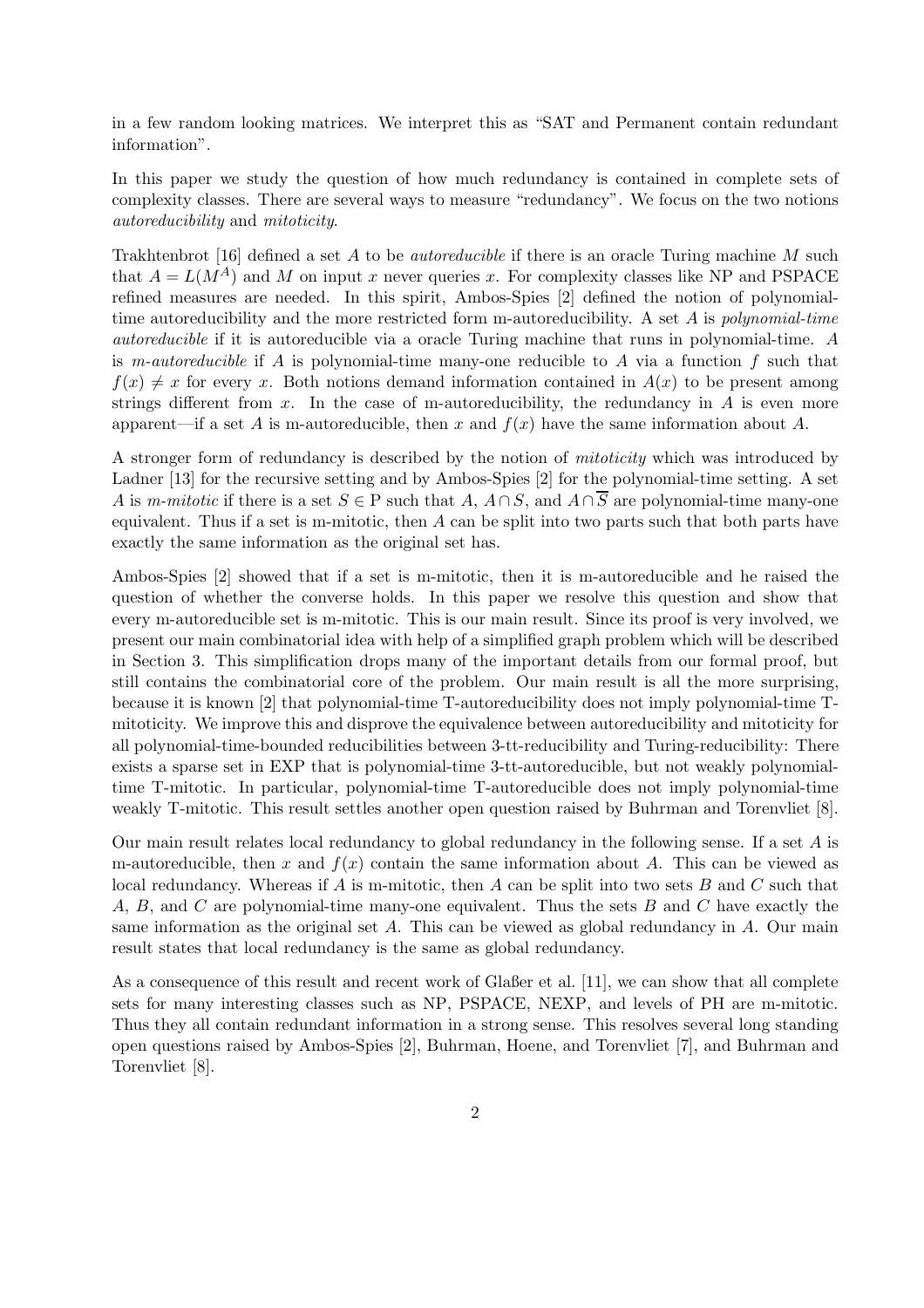Our result can also be viewed as a step towards understanding the isomorphism conjecture [5]. This conjecture states that all NP-complete sets are isomorphic to each other. In spite of several years of research, we do not have any concrete evidence either in support or against the isomorphism conjecture<sup>1</sup>. It is easy to see that if the isomorphism conjecture holds for classes such as NP, PSPACE, and EXP, then complete sets for these classes are m-autoreducible as well as m-mitotic. Given our current inability to make progress about the isomorphism conjecture, the next best thing we can hope for is to make progress on statements that the isomorphism conjecture implies. We note that this is not an entirely new approach. For example, if the isomorphism conjecture is true, then NP-complete sets cannot be sparse. This motivated researchers to consider the question of whether complete sets for NP can be sparse. This line of research led to the beautiful results of Mahaney [14] and Ogiwara and Watanabe [15] who showed that complete sets for NP cannot be sparse unless  $P = NP$ . Our results show that another consequence of isomorphism, namely "NP-complete sets are m-mitotic" holds. Note that this is an unconditional result.

Buhrman et al. [6] and Buhrman and Torenvliet [9, 10] argue that it is critical to study the notions of autoreducibility and mitoticity. They showed that resolving questions regarding autoreducibility of complete sets leads to unconditional separation results. For example, consider the question of whether truth-table complete sets for PSPACE are non-adaptive autoreducible. An affirmative answer separates NP from NL, while a negative answer separates the polynomial-time hierarchy from PSPACE. They argue that this approach does not have the curse of relativization and is worth pursuing. We refer the reader to the recent survey by Buhrman and Torenvliet [10] for more details.

In Section 5, we extend the notion of autoreducibility and define *poly-autoreducibility*. A motivation for this is to understand the isomorphism conjecture and the notion of paddability. Recall that the isomorphism conjecture is true if and only if all NP-complete sets are paddable. Paddability implies the following: If L is paddable, then given x and a polynomial p, we can produce  $p(|x|)$ distinct strings such that if x is in  $L$ , then all these strings are in  $L$  and if x is not in  $L$ , then none of these strings are in L. Autoreducibility implies that given x we can produce a *single* string y different from x such that  $L(x) = L(y)$ . A natural question that arises is whether we can produce more strings whose membership in  $L$  is the same as the membership of  $x$  in  $L$ . This leads us to the notion of  $f(n)$ -autoreducibility: A set L is  $f(n)$ -autoreducible, if there is a polynomial-time algorithm that on input x outputs  $f(|x|)$  distinct strings (different from x) whose membership in L is the same as the membership of  $x$  in  $L$ . It is obvious that paddability implies poly-autoreducibility. The question of whether "NP complete sets are poly-autoreducible" is weaker than the question of whether "NP-complete sets are paddable."

We provide evidence for poly-autoreducibility of NP-complete sets. We show that if one-way permutations exist, then NP-complete sets are log-autoreducible. Moreover, if one-way permutations and quick pseudo-random generators exist, then NP-complete sets are poly-autoreducible. We also show that if NP-complete sets are poly-autoreducible, then they have infinite subsets that can be decided in linear-exponential time.

<sup>&</sup>lt;sup>1</sup>It is currently believed that if one-way functions exist, then the isomorphism conjecture is false. However, we do not have a proof of this.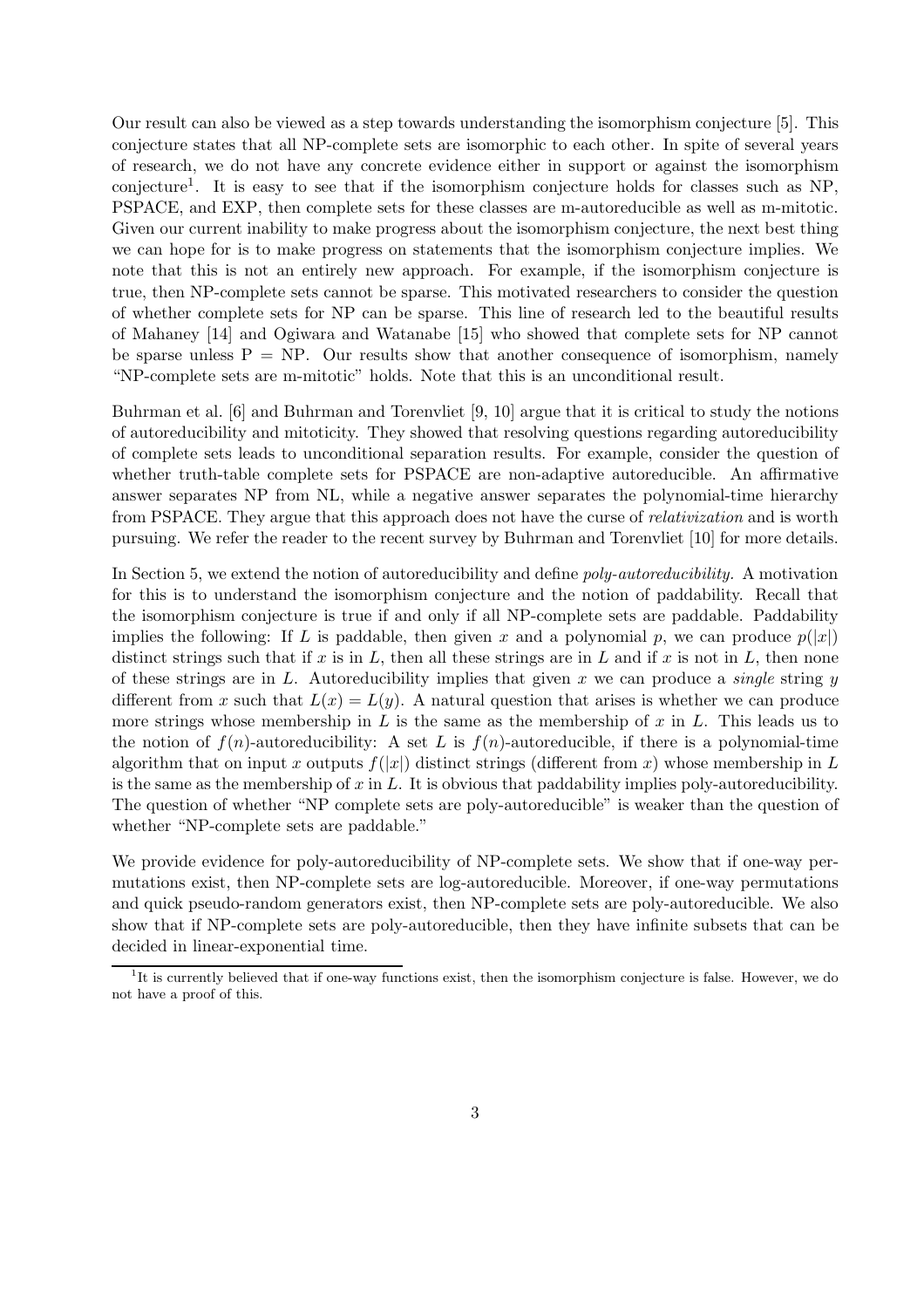### 1.1 Previous Work

The question of whether complete sets for various classes are autoreducible has been studied extensively [17, 4, 6]. Beigel and Feigenbaum [4] showed that Turing complete sets for the classes that form the polynomial hierarchy,  $\Sigma_i^{\text{P}}, \Pi_i^{\text{P}}$ , and  $\Delta_i^{\text{P}}$ , are Turing autoreducible. Thus, all Turing complete sets for NP are Turing autoreducible. Buhrman et al. [6] showed that Turing complete sets for EXP and  $\Delta_i^{\text{EXP}}$  are autoreducible, whereas there exists a Turing complete set for EESPACE that is not Turing auto-reducible. Regarding NP, Buhrman et al. [6] showed that truth-table complete sets for NP are probabilistic truth-table autoreducible. Recently, Glaßer et al. [11] showed that complete sets for classes such as NP, PSPACE,  $\Sigma_i^{\text{P}}$  are m-autoreducible.

Buhrman, Hoene, and Torenvliet [7] showed that EXP complete sets are weakly many-one mitotic. This result was recently improved independently by Kurtz [10] and Glaßer et al. [11]. Glaßer et al. also showed that NEXP complete sets are weakly m-mitotic and PSPACE-complete sets are weak Turing-mitotic.

# 2 Preliminaries

We use standard notation and assume familiarity with standard resource-bounded reductions. We consider words in lexicographic order. All used reductions are polynomial-time computable.

**Definition 2.1** ([2]) A set A is polynomially T-autoreducible (*T-autoreducible, for short*) if there exists a polynomial-time-bounded oracle Turing machine M such that  $A = L(M^A)$  and for all x, M on input x never queries x. A set A is polynomially m-autoreducible (m-autoreducible, for short) if  $A \leq^p m A$  via a reduction function f such that for all  $x, f(x) \neq x$ .

**Definition 2.2** ([2]) A recursive set A is polynomial-time T-mitotic (*T-mitotic, for short*) if there exists a set  $B \in \overline{P}$  such that  $A \equiv_T^p A \cap \overline{B} =_T^p A \cap \overline{B}$ . A is polynomial-time m-mitotic (*m-mitotic*, for short) if there exists a set  $B \in \mathcal{P}$  such that  $A \equiv_m^p A \cap \overline{B} \equiv_m^p A \cap \overline{B}$ .

**Definition 2.3 (2)** A recursive set A is polynomial-time weakly T-mitotic (weakly T-mitotic, for short) if there exist disjoint sets  $A_0$  and  $A_1$  such that  $A_0 \cup A_1 = A$ , and  $A \equiv_T^p A_0 \equiv_T^p A_1$ . A is polynomial-time weakly m-mitotic (weakly m-mitotic, for short) if there exist disjoint sets  $A_0$  and  $A_1$  such that  $A_0 \cup A_1 = A$ , and  $A \equiv_m^p A_0 \equiv_m^p A_1$ .

**Definition 2.4** Let f be a function from  $\mathbb N$  to  $\mathbb N$ . A set L is  $f(n)$ -autoreducible, if there is a polynomial-time algorithm A that on input x outputs  $y_1, y_2, \dots, y_m$  such that  $f(|x|) = m$ , if  $x \in L$ , then  $\{y_1, y_2, \dots, y_m\} \subseteq L$ , and if  $x \notin L$ , then  $\{y_1, y_2, \dots, y_m\} \cap L = \emptyset$ . A set is poly-autoreducible, if it is  $n^k$ -autoreducible for every  $k \geq 1$ .

A language is  $DTIME(T(n))$ -complex if L does not belong to  $DTIME(T(n))$  almost everywhere; that is, every Turing machine M that accepts L runs in time greater than  $T(|x|)$ , for all but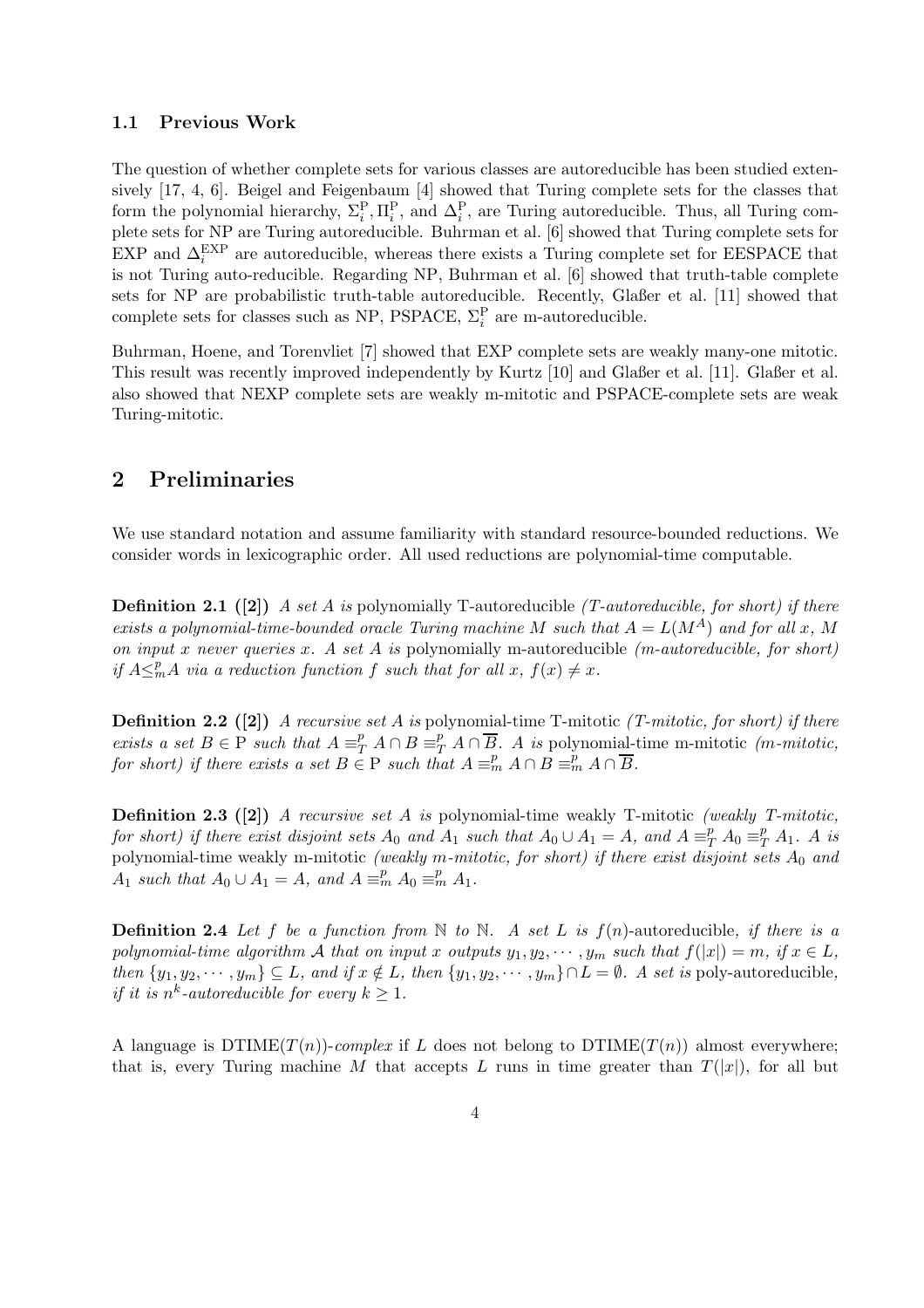finitely many words x. A language L is immune to a complexity class  $\mathcal{C}$ , or  $\mathcal{C}\text{-}\text{immune}$ , if L is infinite and no infinite subset of  $L$  belongs to  $C$ . A language  $L$  is bi-immune to a complexity class C, or C-bi-immune, if both L and  $\overline{L}$  are C-immune. Balcázar and Schöning [3] proved that for every time-constructible function T, L is  $DTIME(T(n))$ -complex if and only if L is bi-immune to  $DTIME(T(n)).$ 

# 3 m-Autoreducibility equals m-Mitoticity

It is easy to see that if a nontrivial language  $L$  is m-mitotic, then it is m-autoreducible. If  $L$  is m-mitotic, then there is a set  $S \in \mathcal{P}$  such that  $L \cap S \leq^p_m L \cap \overline{S}$  via some f and  $L \cap \overline{S} \leq^p_m L \cap S$ via some g. On input x, the m-autoreduction for L works as follows: If  $x \in S$  and  $f(x) \notin S$ , then output  $f(x)$ . If  $x \notin S$  and  $g(x) \in S$ , then output  $g(x)$ . Otherwise, output a fixed element from  $L - \{x\}.$ 

So m-mitoticity implies m-autoreducibility. The main result of this paper shows that surprisingly the converse holds true as well, i.e., m-mitoticity and m-autoreducibility are equivalent notions.

**Theorem 3.1** Let L be any set such that  $|\overline{L}| \geq 2$ . L is m-autoreducible if and only if L is mmitotic.

Before proceeding to the proof we first mention the main ideas and the intuition behind the proof and describe the combinatorial core of the problem.

Assume that L is m-autoreducible via reduction function f. Given x, the repeated application of f yields a sequence of words  $x, f(x), f(f(x)), \ldots$ , which we call the trajectory of x. These trajectories either are infinite or end in a cycle of length at least 2. Note that as f is an autoreduction,  $x \neq f(x)$ .

At first glance it seems that m-mitoticity can be easily established by the following idea: In every trajectory, label the words at even positions with  $+$  and all other words with  $-$ . Define S to be the set of strings whose label is +. With this 'definition' of S it seems that f reduces  $L \cap S$  to  $L \cap \overline{S}$ and  $L \cap \overline{S}$  to  $L \cap S$ .

However, this labeling strategy has at least two problems. First, it is not clear that  $S \in \mathcal{P}$ ; because given a string  $y$ , we have to compute the parity of the position of  $y$  in a trajectory. As trajectories can be of exponential length, this might take exponential time. The second and more fundamental problem is the following: The labeling generated above is inconsistent and not well defined. For example, let  $f(x) = y$ . To label y which trajectory should we use? The trajectory of x or the trajectory of y? If we use trajectory of x, y gets a label of  $+$ , whereas if we use the trajectory of y, then it gets a label of −. Thus S is not well defined and so this idea does not work. It fails because the labeling strategy is a global strategy. To label a string we have to consider all the trajectories in which x occurs. Every single x gives rise to a labeling of possibly infinitely many words, and these labelings may overlap in an inconsistent way.

We resolve this by using a *local labeling strategy*. More precisely, we compute a label for a given x just by looking at the neighboring values x,  $f(x)$ , and  $f(f(x))$ . It is immediately clear that such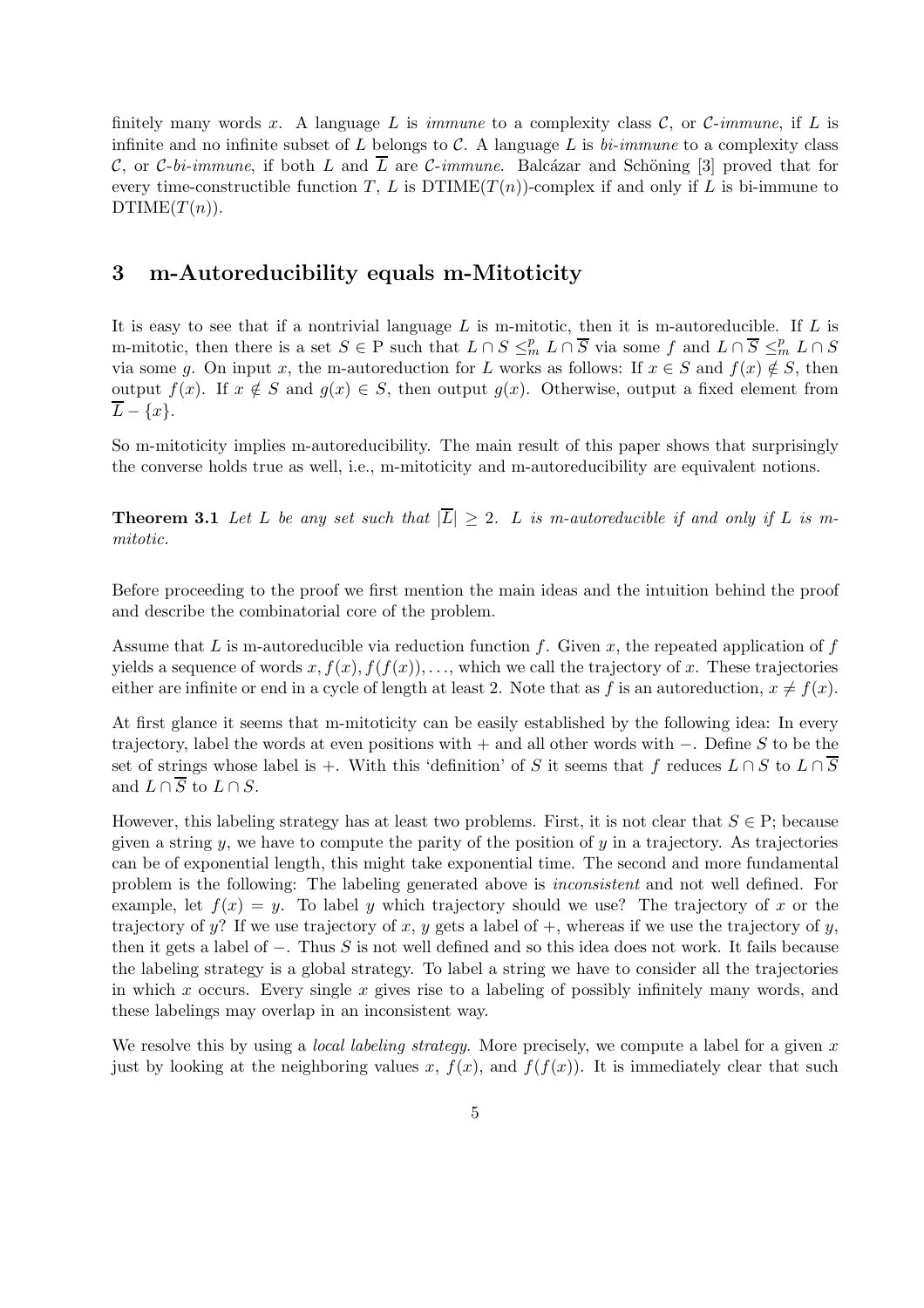a strategy is well-defined and therefore defines a consistent labeling. We also should guarantee that this local strategy strictly alternates labels, i.e., x gets + if and only if  $f(x)$  gets –. Such an alternation of labels would help us to establish the m-mitoticity of L.

Thus our goal will be to find a local labeling strategy that has a nice alternation behavior. However, we settle for something less. Instead of requiring that the labels strictly alternate, we only require that given x, at least one of  $f(x)$ ,  $f(f(x))$ ,  $\cdots$ ,  $f^{m}(x)$  gets a label that is different from the label of x, where  $m$  is polynomially bounded in the length of  $x$ . This suffices to show m-mitoticity.

The most difficult part in our proof is to show that there exists a local labeling strategy that has this weaker alternation property.

We now formulate the core underlying problem. To keep this proof sketch simpler, we make several assumptions and ignore several technical but important details. If we assume (for simplicity) that on strings  $x \notin 1^*$  the autoreduction is length preserving such that  $f(x) > x$ , then we arrive at the following graph labeling problem.

**Core Problem:** Let  $G_n$  be a directed graph with  $2^n$  vertices such that every string of length n is a vertex of  $G_n$ . Assume that  $1^n$  is a sink, that nodes  $u \neq 1^n$  have outdegree 1, and that  $u < v$ for edges  $(u, v)$ . For  $u \neq 1^n$  let  $s(u)$  denote u's unique successor, i.e.,  $s(u) = v$  if  $(u, v)$  is an edge. Find a strategy that labels each node with either  $+$  or  $-$  such that:

- (i) Given a node  $u$ , its label can be computed in polynomial time in  $n$ .
- (ii) There exists a polynomial  $p$  such that for every node  $u$ , at least one of the nodes  $s(u), s(s(u)), \ldots, s^{p(n)}(u)$  gets a label that is different from the label of u.

We exhibit a labeling strategy with these properties. To define this labeling, we use the following distance function:  $d(x, y) \stackrel{df}{=} \lfloor \log |y - x| \rfloor$  (our formal proof uses a variant of this function). The core problem is solved by the following local strategy.

0 // Strategy for labeling node x 1 let  $y = s(x)$  and  $z = s(y)$ . 2 if  $d(x, y) > d(y, z)$  then output -<br>3 if  $d(x, y) < d(y, z)$  then output + if  $d(x, y) < d(y, z)$  then output + 4  $r := d(x, y)$ 5 output  $+$  iff  $\lfloor x/2^{r+1} \rfloor$  is even

Clearly, this labeling strategy satisfies condition (i). We give a sketch of the proof that it also satisfies condition (ii). Define  $m = 5n$  and let  $u_1, u_2, \ldots, u_m$  be a path in the graph. It suffices to show that not all the nodes  $u_1, u_2, \ldots, u_m$  obtain the same label. Assume that this does not hold, say all these nodes get label +. So no output is made in line 2 and therefore, the distances  $d(u_i, u_{i+1})$ do not decrease. Note that the distance function maps to natural numbers. If we have more than  $n$ increases, then the distance between  $u_{m-1}$  and  $u_m$  is bigger than n. Therefore,  $u_m - u_{m-1} > 2^{n+1}$ , which is impossible for words of length n. So along the path  $u_1, u_2, \ldots, u_m$  there exist at least  $m - n = 4n$  positions where the distance stays the same. By a pigeon hole argument there exist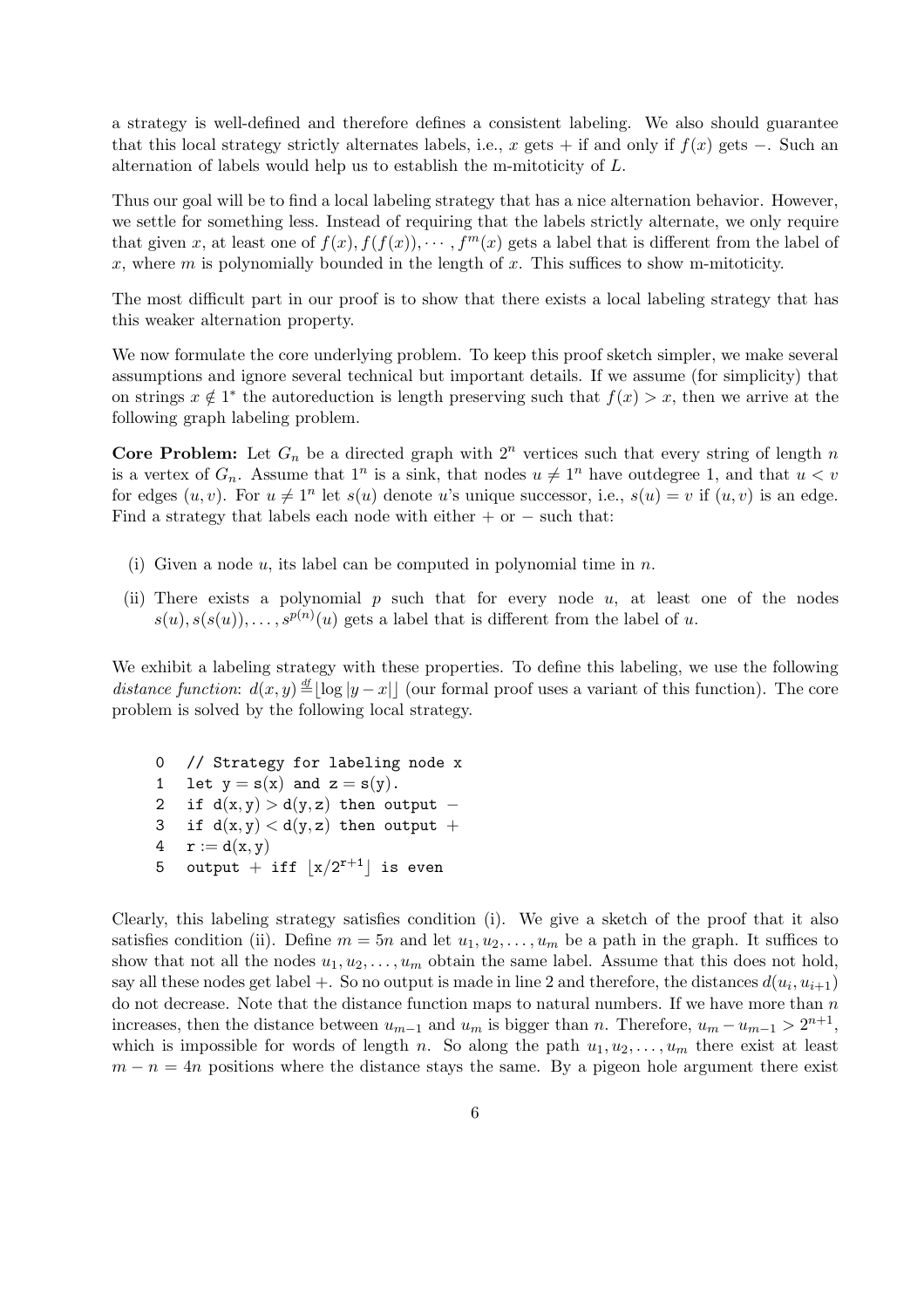four consecutive such positions, i.e., nodes  $v = u_i$ ,  $w = u_{i+1}$ ,  $x = u_{i+2}$ ,  $y = u_{i+3}$ ,  $z = u_{i+4}$  such that  $d(v, w) = d(w, x) = d(x, y) = d(y, z)$ . So for the inputs v, w, and x, we reach line 4 where the algorithm will assign  $r = d(v, w)$ . Observe that for all words  $w_1$  and  $w_2$ , the value  $d(w_1, w_2)$  allows an approximation of  $w_2 - w_1$  up to a factor of 2. More precisely,  $w - v$ ,  $x - w$ , and  $y - x$  belong to the interval  $[2^r, 2^{r+1})$ . It is an easy observation that this implies that not all of the following values can have the same parity:  $\lfloor v/2^{r+1} \rfloor$ ,  $\lfloor w/2^{r+1} \rfloor$ , and  $\lfloor x/2^{r+1} \rfloor$ . According to line 5, not all words  $v, w$ , and  $x$  obtain the same label. This is a contradiction which shows that not all the nodes  $u_1, u_2, \ldots, u_m$  obtain the same label. This proves (ii) and solves the core of the labeling problem.

The labeling strategy allows the definition of a set  $S \in \mathcal{P}$  such that whenever we follow the trajectory of x for more than  $5|x|$  steps, then we find at least one alternation between S and  $\overline{S}$ . This establishes m-mitoticity for L.

Now we give a formal proof of Theorem 3.1.

The dyadic representation of natural numbers provides a one-one correspondence between words over  $\Sigma = \{0,1\}$  and natural numbers. This correspondence translates operations and relations over natural numbers to operation and relations over words. We denote the absolute value of an integer by abs(x). This avoids a conflict between the notation of the length of a word w and the notation of the absolute value of the integer represented by w. Moreover,  $log(x)$  denotes x's logarithm to base 2. We use the following proposition.

**Proposition 3.2** Let L be any set such that  $|\overline{L}| \geq 2$ . L is m-mitotic if and only if there exist a total  $g \in \text{PF}$  and a set  $S \in \text{P}$  such that for all x,

- 1.  $x \in L \Leftrightarrow q(x) \in L$ , and
- 2.  $x \in S \Leftrightarrow a(x) \notin S$ .

*Proof.* Choose distinct words  $w_1, w_2 \in \overline{L}$ . If L is m-mitotic, then there exists  $S \in \mathcal{P}$  such that  $L \cap S \leq^p_m L \cap \overline{S}$  via some  $g_1 \in \text{PF}$  and  $L \cap \overline{S} \leq^p_m L \cap S$  via some  $g_2 \in \text{PF}$ . We may assume that  $w_1 \in S$  and  $w_2 \in \overline{S}$ ; otherwise the set  $S \cup \{w_1\} - \{w_2\}$  can be used instead of S. Observe that the following function g satisfies the statements 1 and 2 from the proposition.

$$
g(x) \stackrel{df}{=} \begin{cases} g_1(x) & : \text{if } x \in S \text{ and } g_1(x) \in \overline{S} \\ w_2 & : \text{if } x \in S \text{ and } g_1(x) \in S \\ g_2(x) & : \text{if } x \in \overline{S} \text{ and } g_2(x) \in S \\ w_1 & : \text{if } x \in \overline{S} \text{ and } g_2(x) \in \overline{S} \end{cases}
$$

Now assume there exist a total  $q \in PF$  and an  $S \in P$  that satisfy the statements 1 and 2. It follows that  $L \cap S \leq^p_m L \cap \overline{S} \leq^p_m L \cap S$ , both via g. The following function reduces  $L$  to  $L \cap S$ .

$$
g'(x) \stackrel{\text{df}}{=} \begin{cases} x & : & \text{if } x \in S \\ g(x) & : & \text{if } x \in \overline{S} \end{cases}
$$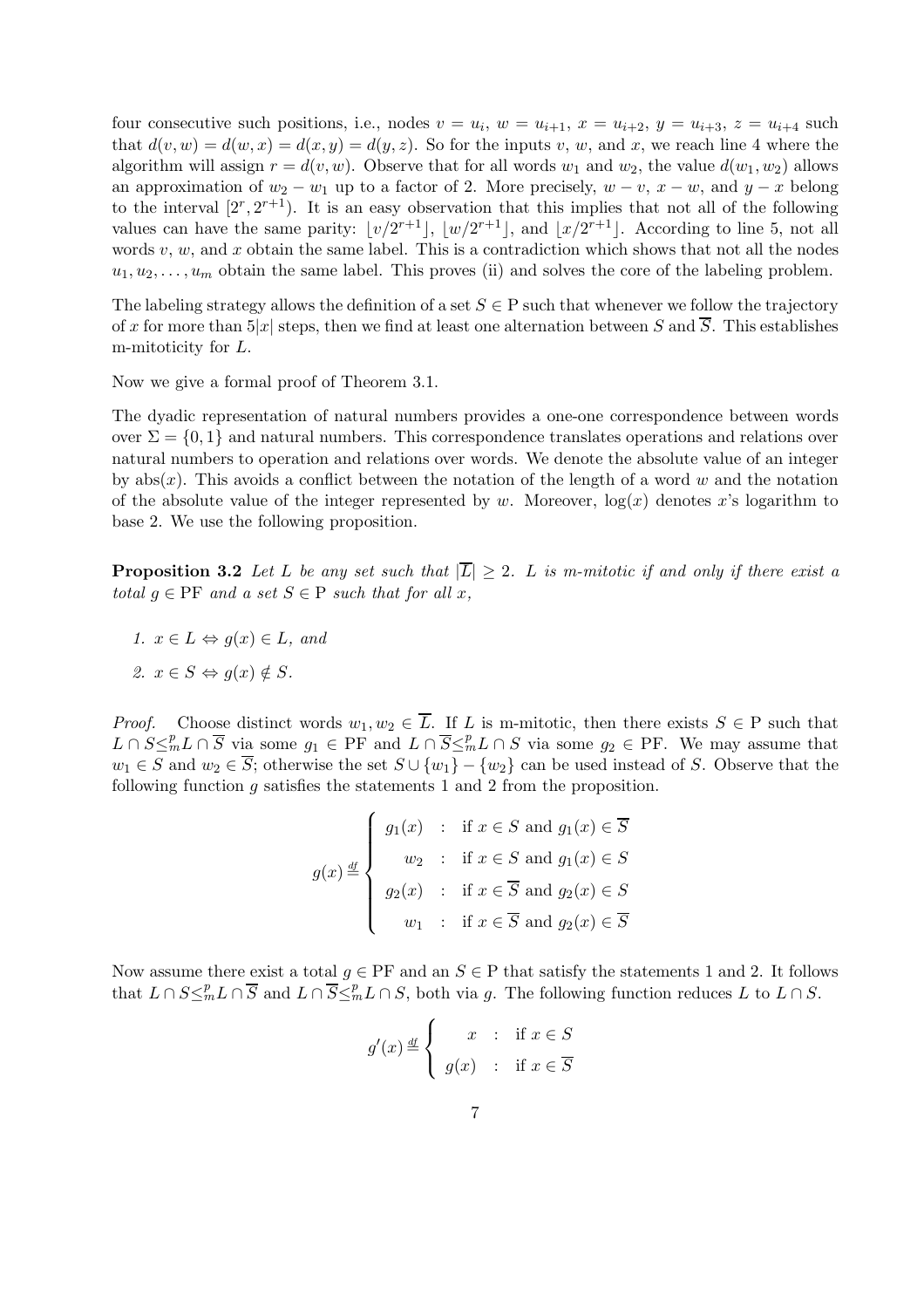The following function reduces  $L \cap S$  to  $L$ .

$$
g''(x) \stackrel{df}{=} \begin{cases} x & \text{: if } x \in S \\ w_1 & \text{: if } x \in \overline{S} \end{cases}
$$

This shows  $L \equiv_m^p L \cap \overline{S}$  and hence L is m-mitotic.  $\square$ 

*Proof.* (Theorem 3.1) If L is m-mitotic, then there exist  $S \in P$  and  $f_1, f_2 \in PF$  such that  $L \cap S \leq^p_m L \cap \overline{S}$  via  $f_1$  and  $L \cap \overline{S} \leq^p_m L \cap S$  via  $f_2$ . By assumption, there exist different words  $v, w \in \overline{L}$ . The following function is an m-autoreduction for L.

$$
f'(x) \stackrel{\text{df}}{=} \begin{cases} \n\qquad & \text{if } x \in S \text{ and } f_1(x) \notin S \\ \nf_2(x) & \text{if } x \notin S \text{ and } f_2(x) \in S \\ \min(\{v, w\} - \{x\}) & \text{otherwise} \n\end{cases}
$$

For the other direction, let us assume that L is m-autoreducible and let  $f \in PF$  be an mautoreduction for L. Choose  $k \geq 1$  such that f is computable in time  $n^k + k$ . Using Proposition 3.2, we show L's m-mitoticity as follows: We construct a total  $q \in \text{PF}$  and an  $S \in \text{P}$  such that  $(x \in L \Leftrightarrow q(x) \in L)$  and  $(x \in S \Leftrightarrow q(x) \notin S)$ .

Let t be a tower function defined by:  $t(0) = 0$  and  $t(i + 1) = t(i)^k + k$  for  $i \ge 0$ . Define the inverse tower function as  $t^{-1}(n) = \min\{i \mid t(i) \geq n\}$ . Note that  $t^{-1} \in \text{PF}$ . We partition the set of all words according to the parity of the inverse tower function of their lengths.

$$
S_0 \stackrel{\text{df}}{=} \{x \mid t^{-1}(|x|) \equiv 0 \pmod{2} \}
$$
  

$$
S_1 \stackrel{\text{df}}{=} \{x \mid t^{-1}(|x|) \equiv 1 \pmod{2} \}
$$

Note that  $S_0, S_1 \in \mathcal{P}$ .

The following *distance* function for natural numbers  $x$  and  $y$  plays a crucial role in our proof.

 $d(x, y) \stackrel{df}{=} \text{sgn}(y - x) \cdot \lfloor \log(\text{abs}(y - x)) \rfloor.$ 

This function is computable in polynomial time. We define a set S (which will be used as separator for  $L$ ) by the following algorithm which works on input x.

```
0 // Algorithm for set S
1 y := f(x), z := f(f(x))2 if |y| > |x| then (accept iff x \in S_0)<br>3 if |z| > |y| then (accept iff y \in S_1)
3 if |z| > |y| then (accept iff y \in S_1)<br>4 if x = z then (accept iff x > f(x))
    if x = z then (accept iff x > f(x))
5 // here x, y, and z are pairwise different
6 if d(x, y) > d(y, z) then reject
7 if d(x, y) < d(y, z) then accept
8 r := d(x, y)9 \left[ \frac{y}{2^{abs(r)+1}} \right] is even
```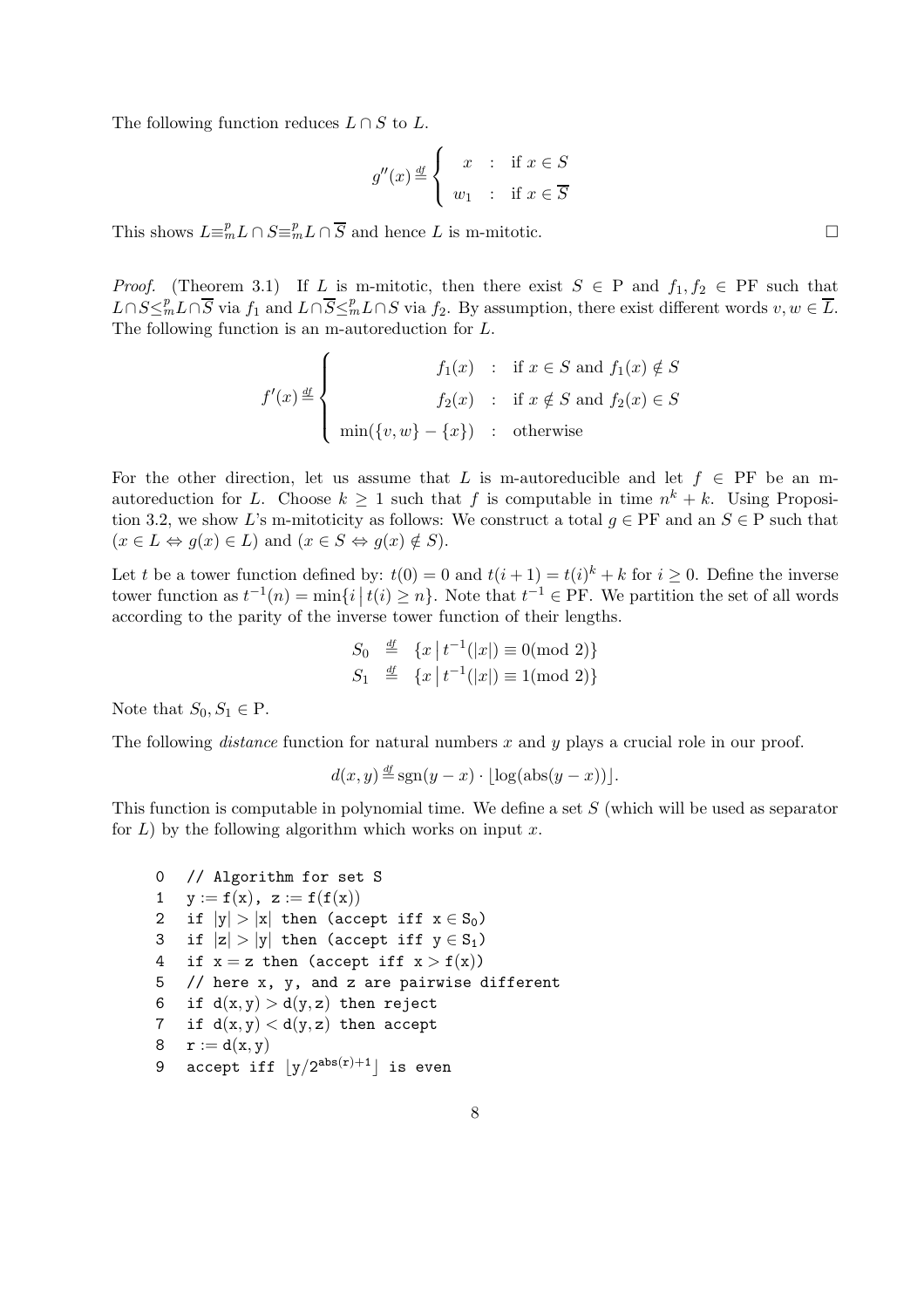Observe that  $S \in \mathcal{P}$ . We will show  $L \equiv_m^n L \cap S \equiv_m^n L \cap \overline{S}$  which implies that L is m-mitotic.

**Claim 3.3** Let y be any word and let  $m = |y|$ . If  $\forall i \in [0, 6m + 3], |f^i(y)| \geq |f^{i+1}(y)|$ , then there exists  $j \in [0, 6m + 3]$  such that

$$
f^j(y) \in S \Leftrightarrow f^{j+1}(y) \notin S.
$$

*Proof.* Assume the claim does not hold. Moreover, assume that for all  $j \in [0, 6m + 4]$ ,  $f^j(y) \in S$ . For the other case (i.e., for all  $j \in [0, 6m + 4]$ ,  $f^j(y) \notin S$ ) one can argue analogously. Consider the algorithm for S.

*Fact 1:* For  $j \in [0, 6m + 2]$ , the algorithm on input  $f^j(y)$  stops either in line 7 or in line 9.

Assume there exists  $j \in [0, 6m + 2]$  such that the algorithm on input  $f^j(y)$  stops in lines 2 or 3. In this case,  $|f^j(y)| < |f^{j+1}(y)|$  or  $|f^{j+1}(y)| < |f^{j+2}(y)|$  which contradicts our assumption.

Assume there exists  $j \in [0, 6m + 2]$  such that the algorithm on input  $f^j(y)$  stops in lines 4. By assumption of the claim,  $|f^j(y)| \geq |f^{j+1}(y)| \geq |f^{j+2}(y)|$ . Moreover,  $f^j(y) = f^{j+2}(y)$ , since we stop in line 4. So  $|f^j(y)| = |f^{j+1}(y)|$ . Therefore, on both inputs,  $f^j(y)$  and  $f^{j+1}(y)$ , the algorithm stops in line 4. Note that  $f^j(y) \neq f^{j+1}(y)$ , since f is an m-autoreduction. Hence by line 4,  $f^j(y) \in S \Leftrightarrow f^{j+1}(y) \notin S$ , which contradicts our assumption.

Assume there exists  $j \in [0, 6m + 2]$  such that the algorithm on input  $f^j(y)$  stops in lines 6. So  $f^j(y) \notin S$  which contradicts the assumption. This proves Fact 1.

 $J \stackrel{\text{df}}{=} \{j \in [0, 6m + 2] \mid \text{on input } f^j(y) \text{ the algorithms for } S \text{ stops in line 7}\}\$ 

 $K \stackrel{\text{df}}{=} \{j \in [0, 6m + 2] \mid \text{on input } f^j(y) \text{ the algorithms for } S \text{ stops in line } 9\}$ 

By Fact 1,  $J \cup K = \{0, \ldots, 6m + 2\}$ . From the algorithm we see the following.

$$
\forall j \in J, \quad d(f^j(y), f^{j+1}(y)) < d(f^{j+1}(y), f^{j+2}(y)) \tag{1}
$$

$$
\forall j \in K, \quad d(f^j(y), f^{j+1}(y)) = d(f^{j+1}(y), f^{j+2}(y)) \tag{2}
$$

Case 1:  $||J|| > 2m$ . Together with (1) and (2) this shows

$$
d(f^{6m+3}(y), f^{6m+4}(y)) - d(f^0(y), f^1(y)) > 2m.
$$
 (3)

It follows that

$$
d(f^{6m+3}(y), f^{6m+4}(y)) > m \tag{4}
$$

or

$$
d(f^{0}(y), f^{1}(y)) < -m.
$$
 (5)

Assume that (4) holds. By the assumption of the claim,  $f^{6m+3}(y)$  and  $f^{6m+4}(y)$  are words of length  $\leq m$ . So the length of abs $(f^{6m+4}(y) - f^{6m+3}(y))$  is  $\leq m$ . From the dyadic representation of numbers it follows that  $\log(\text{abs}(f^{6m+4}(y) - f^{6m+3}(y))) < m+1$  and therefore,  $d(f^{6m+3}(y), f^{6m+4}(y)) \leq m$ . This is a contradiction, since we assumed that (4) holds.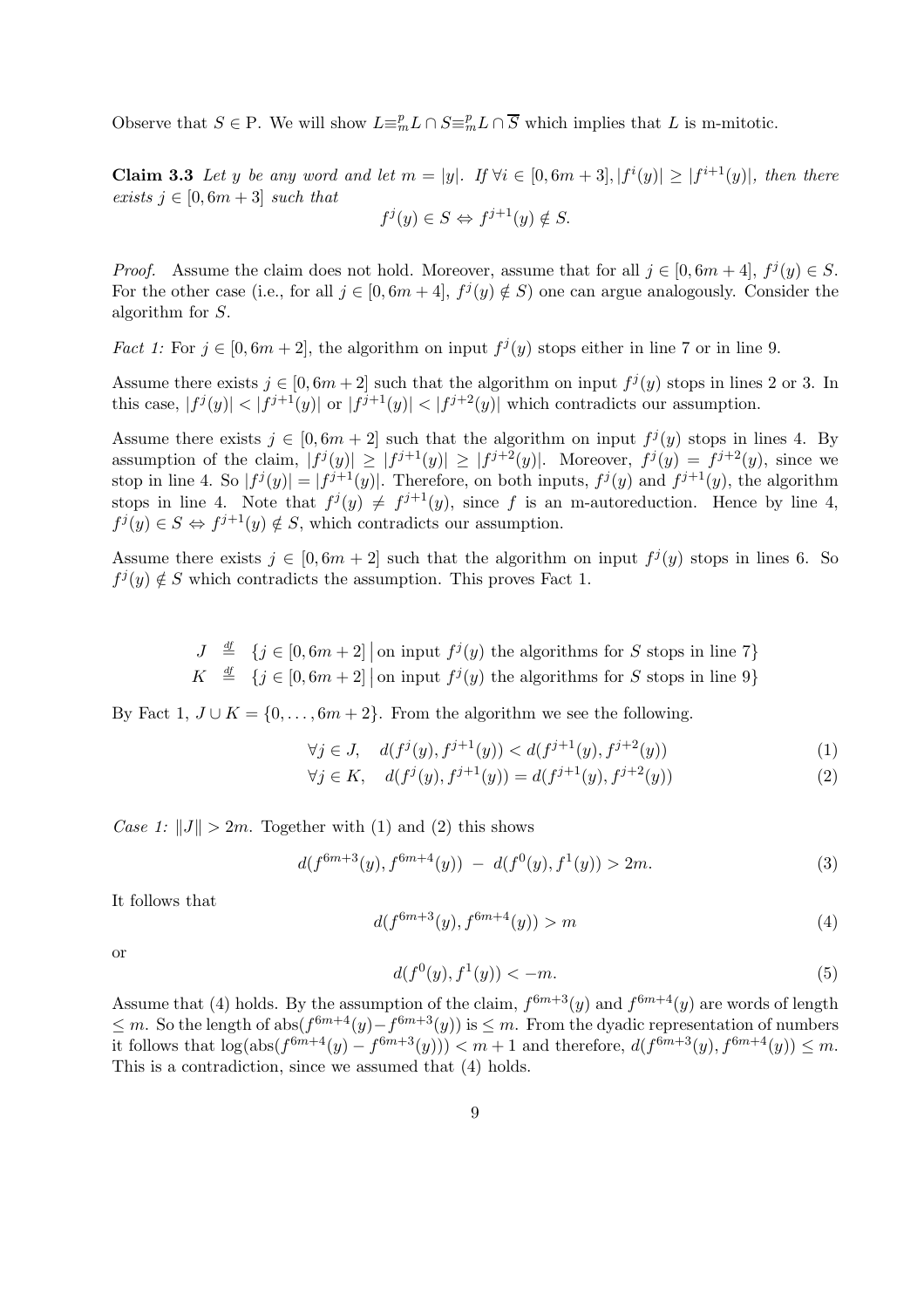Assume now that (5) holds. Again,  $f^0(y)$  and  $f^1(y)$  are words of length  $\leq m$ . So the length of  $\text{abs}(f^0(y) - f^1(y))$  is  $\leq m$ . It follows that  $\log(\text{abs}(f^1(y) - f^0(y))) < m + 1$  and therefore,  $d(f^0(y), f^1(y)) \ge -m$ . This is a contradiction, since we assumed that (5) holds.

Case 2:  $||J|| \le 2m$ . Note that  $[0, 6m + 2]$  contains  $6m + 3$  elements while J contains at most  $2m$ elements. So there exists  $j \in [0, 6m]$  such that  $j, j + 1, j + 2 \in K$ . A look at the algorithm tells us the following.

$$
d(f^{j}(y), f^{j+1}(y)) = d(f^{j+1}(y), f^{j+2}(y)) = d(f^{j+2}(y), f^{j+3}(y)) = d(f^{j+3}(y), f^{j+4}(y))
$$
(6)

Define r as the number shown in (6), and let  $z_1 \stackrel{\text{df}}{=} f^j(y)$ ,  $z_2 \stackrel{\text{df}}{=} f^{j+1}(y)$ ,  $z_3 \stackrel{\text{df}}{=} f^{j+2}(y)$ , and  $z_4 \stackrel{\text{df}}{=} f^{j+3}(y)$ . Recall that  $z_1, z_2, z_3 \in S$  and that on input of these words, the algorithm stops in line 9. Therefore, the following must hold.

$$
a_1 \stackrel{\text{df}}{=} \lfloor z_2 / 2^{\text{abs}(r) + 1} \rfloor \text{ is even} \tag{7}
$$

$$
a_2 \stackrel{\text{df}}{=} \lfloor z_3/2^{\text{abs}(r)+1} \rfloor \text{ is even} \tag{8}
$$

$$
a_3 \stackrel{\text{df}}{=} \lfloor z_4/2^{\text{abs}(r)+1} \rfloor \text{ is even} \tag{9}
$$

Case 2a:  $r = 0$ . Here  $z_2 \neq z_4$ , since otherwise on input  $z_2$  the algorithm stops in line 4 which contradicts Fact 1. Also,  $z_2 \neq z_3$  and  $z_3 \neq z_4$ , since f is an m-autoreduction. From (6) and from the definition of the distance function d we obtain, either  $z_2 = z_3 - 1 = z_4 - 2$ , or  $z_4 = z_3 - 1 = z_2 - 2$ . So  $z_4 - z_2$  equals 2 or  $-2$ , and hence  $a_3 - a_1$  equals 1 or  $-1$ . The latter contradicts the observations (7) and (9).

Case 2b:  $r > 0$ . Here we have  $z_1 < z_2 < z_3 < z_4$  and therefore,  $a_1 \le a_2 \le a_3$ .

Assume  $a_1 = a_3$ . Since  $d(z_2, z_3) = r$ , it holds that  $\log(\text{abs}(z_3 - z_2)) \geq r$  and hence,  $z_3 - z_2 \geq 2^r$ . The same argument shows  $z_4 - z_3 \ge 2^r$ . So  $z_4 \ge z_2 + 2^{r+1} = z_2 + 2^{\text{abs}(r)+1}$  and hence,  $a_3 \ge a_1 + 1$ . The latter contradicts the assumption  $a_1 = a_3$ .

So assume  $a_1 < a_3$  which implies  $a_3 - a_1 \geq 2$ , since both values are even. Since  $a_2$  is even as well, we obtain  $a_2 - a_1 \geq 2$  or  $a_3 - a_2 \geq 2$ . If  $a_2 - a_1 \geq 2$ , then  $z_3 - z_2 > 2^{r+1}$  and so  $d(z_2, z_3) > r$ . If  $a_3 - a_2 \geq 2$ , then  $z_4 - z_3 > 2^{r+1}$  and so  $d(z_3, z_4) > r$ . Both conclusions contradict (6).

Case 2c:  $r < 0$ . Here we have  $z_1 > z_2 > z_3 > z_4$  and therefore,  $a_1 \ge a_2 \ge a_3$ .

Assume  $a_1 = a_3$ . Since  $d(z_2, z_3) = r$ , it holds that  $\log(\text{abs}(z_3 - z_2)) \ge \text{abs}(r)$  and hence,  $z_2 - z_3 \ge$  $2^{\text{abs}(r)}$ . The same argument shows  $z_3 - z_4 \geq 2^{\text{abs}(r)}$ . So  $z_2 \geq z_4 + 2^{\text{abs}(r)+1}$  and hence,  $a_1 \geq a_3 + 1$ . The latter contradicts the assumption  $a_1 = a_3$ .

So assume  $a_1 > a_3$  which implies  $a_1 - a_3 \geq 2$ , since both values are even. Since  $a_2$  is even as well, we obtain  $a_1 - a_2 \geq 2$  or  $a_2 - a_3 \geq 2$ . If  $a_1 - a_2 \geq 2$ , then  $z_2 - z_3 > 2^{\text{abs}(r)+1}$  and so  $d(z_2, z_3) < -\text{abs}(r) = r$ . If  $a_2 - a_3 \geq 2$ , then  $z_3 - z_4 > 2^{\text{abs}(r)+1}$  and so  $d(z_3, z_4) < -\text{abs}(r) = r$ . Both conclusions contradict (6).

This proves Claim 3.3.  $\Box$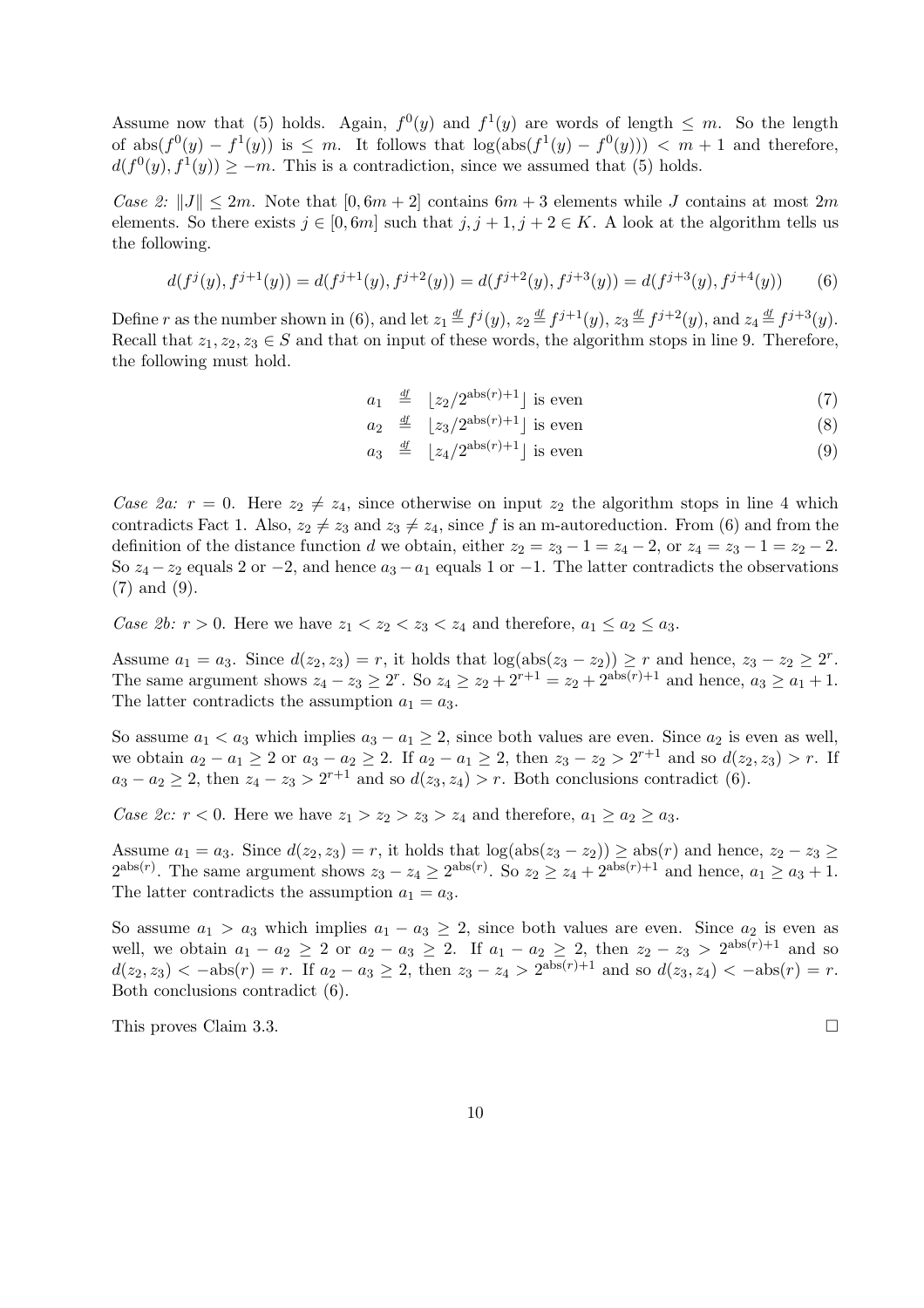**Claim 3.4** There exists a total  $r \in \text{PF}$  such that  $L \leq_{m}^{p} L$  via r and for every x,

1.  $|f(r(x))| < |r(x)|$  or 2.  $x \in S \Leftrightarrow r(x) \notin S$ .

*Proof.* For every  $x$ , let

$$
r(x) \stackrel{\text{df}}{=} f^i(x)
$$

where *i* is the smallest number such that  $|f^{i+1}(x)| \leq |f^{i}(x)|$  or  $(x \in S \Leftrightarrow f^{i}(x) \notin S)$ . We will prove that such  $i$  exists. Consider the following algorithm which works on input  $x$ .

```
0 // Algorithm for function r
1 \quad z := x2 while (|f(z)| > |z| and (x \in S \Leftrightarrow z \in S))<br>3 // here |z| < |x|^k + k3 // here |z| < |x|^{k} + k4 z := f(z)5 end
6 output z
```
Observe that this algorithm computes the function  $r$ .

We prove the invariant in line 3, which will guarantee that the loop in the algorithm halts within polynomial steps in  $|x|$ . Assume that at some point this invariant does not hold. We consider the first time when this happens. In this case, we must have reached line 3 before, since otherwise  $|x| \ge |x|^k + k$  which is not possible. Let z' denote the value of variable z when line 3 was reached last time. So  $z = f(z')$ . Note that the following inequalities hold, since otherwise the algorithm stops earlier.

$$
|x| < |f(x)| \tag{10}
$$

$$
|z'| \quad < \quad |f(z')| \tag{11}
$$

$$
|z| < |f(z)| \tag{12}
$$
\n
$$
|x| < |z'| \tag{13}
$$

$$
|x| < |z'| \tag{13}
$$

Moreover,

$$
|z'| < |x|^k + k,\tag{14}
$$

since otherwise already  $z'$  violates the invariant, which contradicts the fact that with  $z$  we chose the earliest violation of the invariant. From (13) and (14) we obtain

$$
t^{-1}(|x|) \le t^{-1}(|z'|) \le t^{-1}(|x|^k + k) = t^{-1}(|x|) + 1.
$$
\n(15)

From (10) it follows that on input x, the algorithm for S stops in line 2. We see the same for  $z'$ and  $z$  using (11) and (12). This implies the following.

$$
x \in S \quad \Leftrightarrow \quad x \in S_0 \tag{16}
$$

$$
z' \in S \quad \Leftrightarrow \quad z' \in S_0 \tag{17}
$$

$$
z \in S \quad \Leftrightarrow \quad z \in S_0 \tag{18}
$$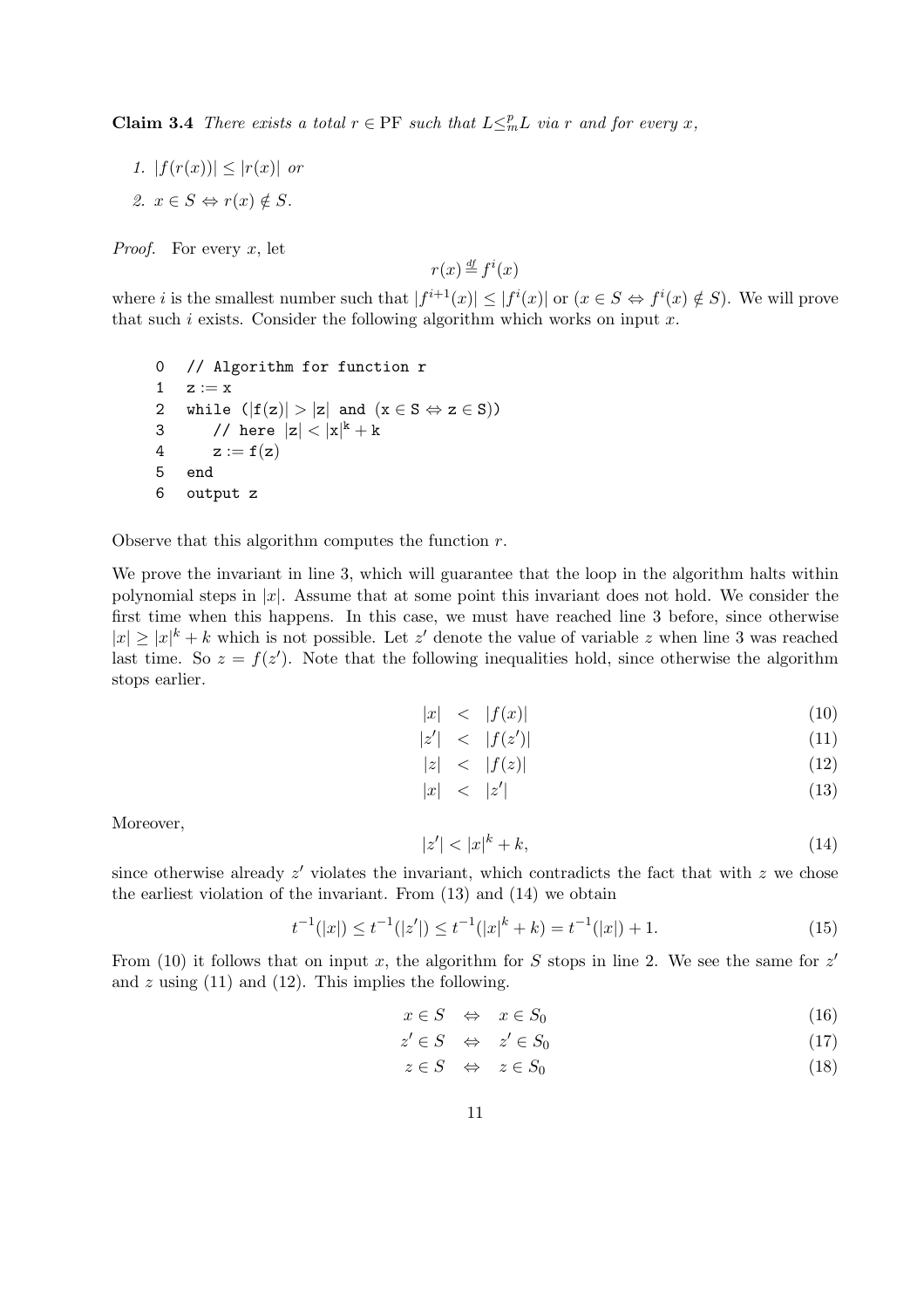Note that

$$
x \in S \Leftrightarrow z' \in S \Leftrightarrow z \in S,\tag{19}
$$

since otherwise the algorithm for  $r$  stops earlier. Together with  $(16)$ ,  $(17)$ , and  $(18)$  this shows

$$
x \in S_0 \Leftrightarrow z' \in S_0 \Leftrightarrow z \in S_0 \tag{20}
$$

and therefore,

$$
t^{-1}(|x|) \equiv t^{-1}(|z'|) \equiv t^{-1}(|z|) \pmod{2}.
$$
 (21)

Now (15) implies  $t^{-1}(|x|) = t^{-1}(|z'|)$  and we obtain

$$
t^{-1}(|z'|) = t^{-1}(|x|) < t^{-1}(|x|^k + k) \leq t^{-1}(|z|). \tag{22}
$$

From (21) and (22) it follows that  $t^{-1}(|z|) - t^{-1}(|z'|) \geq 2$ . Therefore,  $|f(z')| > |z'|^k + k$ . This contradicts f's computation time and proves the invariant in line 3.

From the invariant we immediately obtain that every single step of the algorithm can be carried out in time polynomial in |x|. Each execution of line 4 increases the length of z. By our invariant, the algorithm must terminate within  $|x|^k + k$  iterations of the loop. This shows that r is total and polynomial-time computable. Since r is defined by repeated applications of f, and since f is an autoreduction of L, we obtain  $L \leq_n^p L$  via r. The statements 1 and 2 of the claim follow immediately from line 2 of the algorithm. This proves Claim 3.4.  $\Box$ 

Choose a function r according to Claim 3.4. Define a function g by the following algorithm which works on input x. Below we will show that g satisfies the conditions in Proposition 3.2.

```
0 // Algorithm for function g
1 y := r(x), m := |y|<br>2 if |y| < |f(y)| the
2 if |y| < |f(y)| then return y<br>3 // here |y| > |f(y)|3 // here |y| \ge |f(y)|<br>4 z:= v
    z := y5 for i := 0 to 6m + 36 // here z = f^{i}(y), |z| \leq m, and for all 0 \leq j \leq i, |f^{j}(y)| \geq |f^{j+1}(y)|7 if |f(z)| < |f(f(z))| then<br>8 if (f(z) \in S \Leftrightarrow x \in S)8 if (f(z) \in S \Leftrightarrow x \in S) then return z else return f(z)<br>9 endif
         endif
10 z := f(z)11 next i
12 // here for all 0 \le j \le 6m + 3, |f^{j}(y)| \ge |f^{j+1}(y)|13 z := v14 for i := 0 to 6m + 315 // here z = f^{i}(y) and |z| \le m16 if z \in S \Leftrightarrow f(z) \notin S then<br>17 if (z \in S \Leftrightarrow x \in S) then
17 if (z \in S \Leftrightarrow x \in S) then return f(z) else return z<br>18 endif
         endif
19 z := f(z)20 next i
21 // this line is never reached
```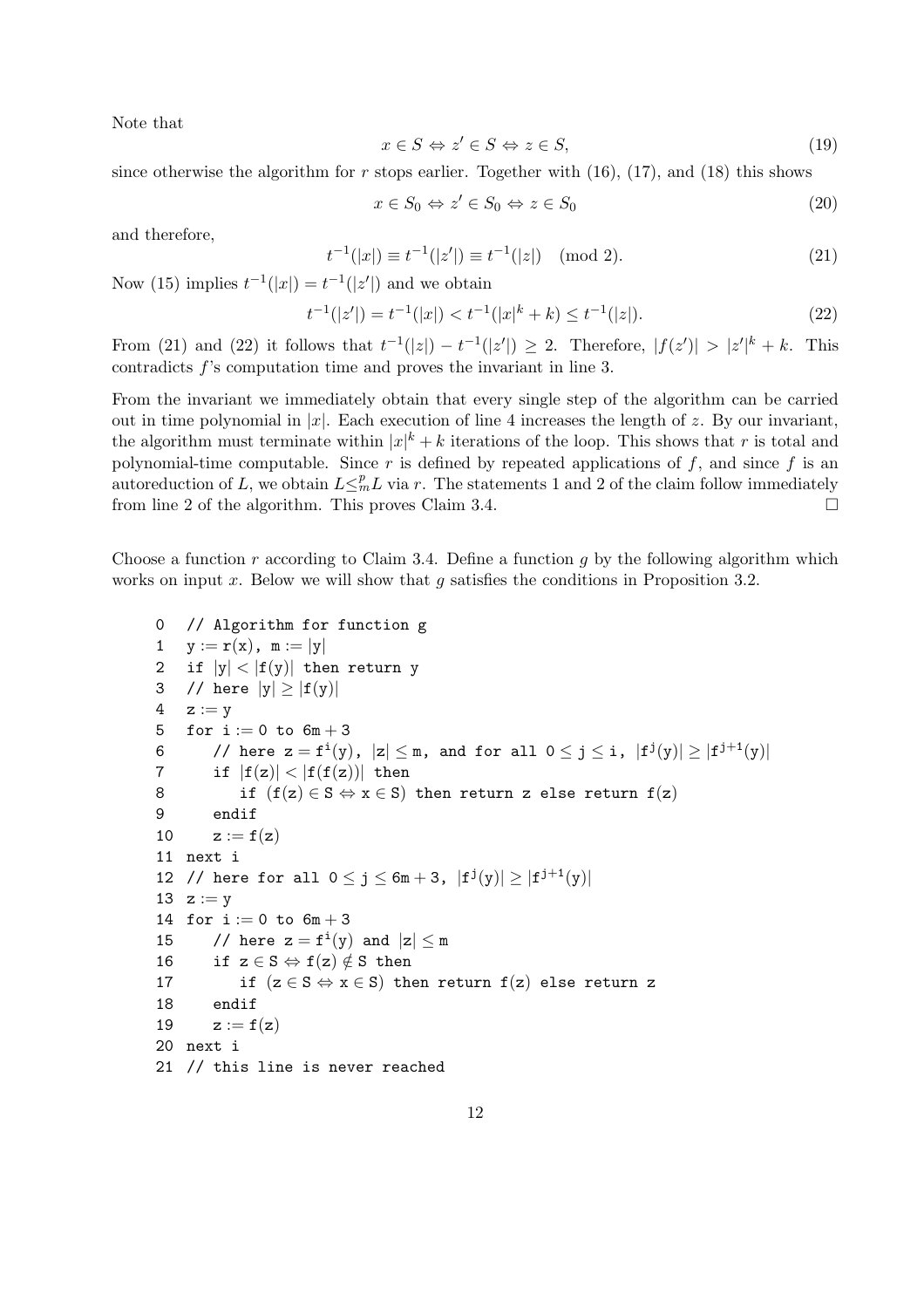#### Claim 3.5 The statements claimed in the comments of the algorithm for g hold true.

*Proof.* Clearly, the condition in line 3 holds. Observe that whenever we reach line 6, then  $z = f^{i}(y)$ and  $|z| \ge |f(z)|$ . Therefore, the condition in line 6 holds. It follows that if we reach line 12, then we must have passed line 6 for  $i = 6m+3$ . This shows the condition in line 12. Whenever we reach line 15 it holds that  $z = f^{i}(y)$ . From the condition in line 12 it follows that  $|z| \leq m$  in line 15.

Finally we argue that we do not reach line 21. Assume that we reach line 12. By the condition in line 12, we satisfy the assumption of Claim 3.3. Therefore, there exists  $j \in [0, 6m + 3]$  such that  $f^j(y) \in S \Leftrightarrow f^{j+1}(y) \notin S$ . So for  $i = j$ , the condition in line 16 is true and therefore, the algorithm stops before reaching line 21.  $\Box$ 

# **Claim 3.6** g is a total function in PF and  $L \leq_n^p L$  via g.

*Proof.* We immediately see that q is total, since line 21 is never reached.

We argue that  $q \in PF$ . Recall that f and r are total functions in PF, and recall that  $S \in P$ . So steps 1–4 are computable in polynomial time in |x|. Note that m is polynomially bounded in |x|. By the remark in line 6, the loop 5–11 needs only polynomial time in  $|x|$ . The remark in line 15 implies the same for the loop 14–20. This shows  $g \in PF$ .

We show  $L \leq_{m}^p L$  via g. Observe that in any case the algorithm returns  $f^j(y)$  for a suitable  $j \geq 0$ . By Claim 3.4,  $x \in L \Leftrightarrow y = r(x) \in L$ . Since f is an autoreduction of L, we obtain  $x \in L \Leftrightarrow q(x) = f^j(y) \in L$ .  $x \in L \Leftrightarrow g(x) = f^j$  $(y) \in L.$ 

Claim 3.7 For every  $x, x \in S \Leftrightarrow q(x) \notin S$ .

*Proof.* Consider the computation of the algorithm for g on input x.

Case 1: The output is made in line 2. So we have  $|f(r(x))| > |r(x)|$ . From Claim 3.4 it follows  $x \in S \Leftrightarrow g(x) = r(x) \notin S.$ 

Case 2: The output is made in line 8. By lines 6 and 7,

$$
|f^{i}(y)| \ge |f^{i+1}(y)| \text{ and } |f^{i+1}(y)| < |f^{i+2}(y)|.
$$

Therefore, if we look at the algorithm for S, then we see that on input  $f^{i}(y)$  the algorithm stops in step 3, while on input  $f^{i+1}(y)$  the algorithm stops in step 2. It follows that

$$
f^{i}(y) \in S \iff f^{i+1}(y) \in S_1 \text{ and}
$$
  

$$
f^{i+1}(y) \in S \iff f^{i+1}(y) \in S_0.
$$

So  $z = f^i(y) \in S \Leftrightarrow f(z) \notin S$  and therefore, by line 8 of the algorithm for g,

$$
x \in S \Leftrightarrow g(x) \notin S.
$$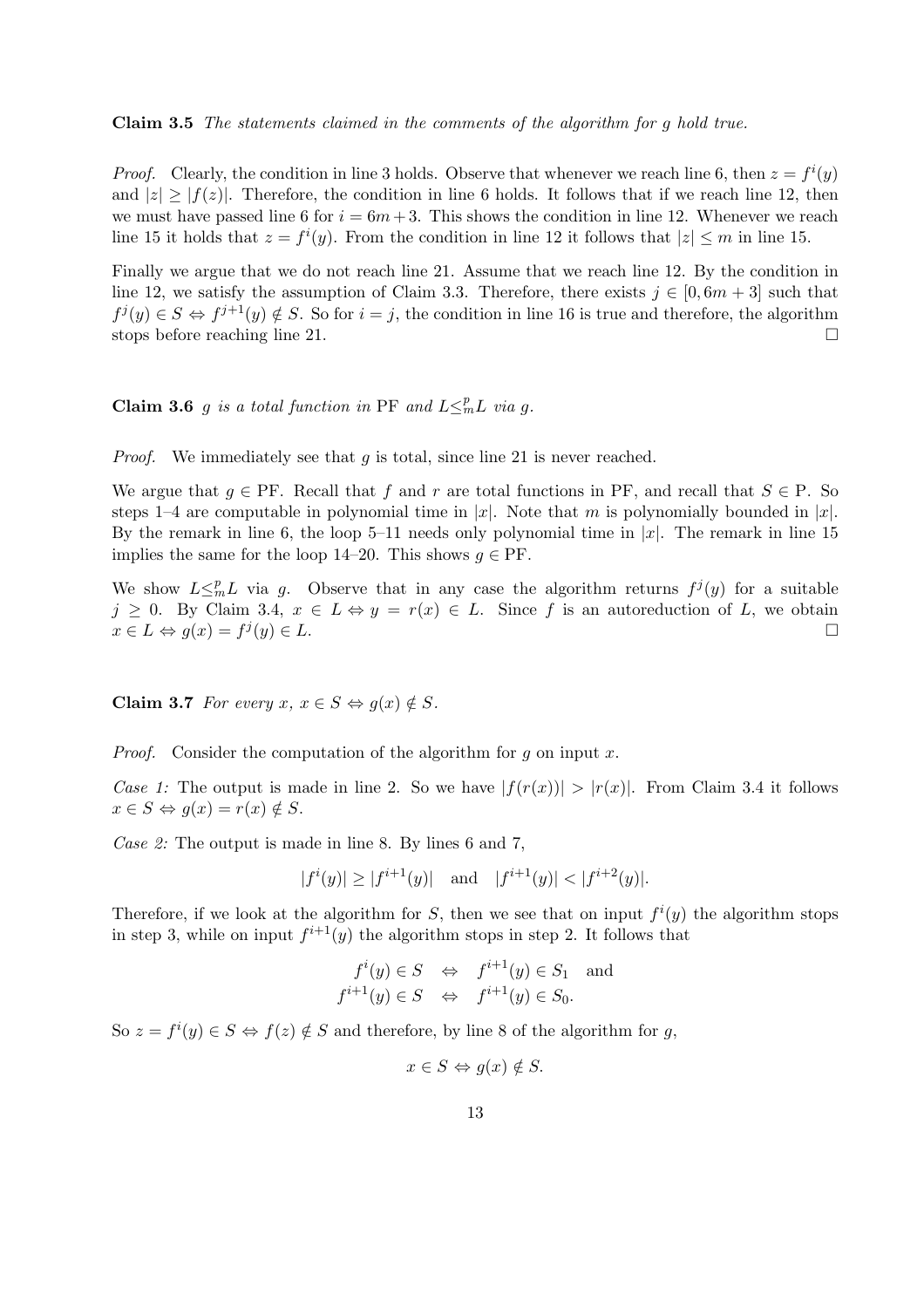Case 3: The output is made in line 17. From line 16 it follows that  $x \in S \Leftrightarrow g(x) \notin S$ .  $\Box$ 

The Claims 3.6 and 3.7 allow the application of Proposition 3.2. Hence L is m-mitotic.  $\Box$ 

Call a set L nontrivial if  $||L|| \geq 2$  and  $||\overline{L}|| \geq 2$ .

Corollary 3.8 *Every nontrivial set that is many-one complete for one of the following complexity* classes is m-mitotic.

- NP, coNP, ⊕P, PSPACE, EXP, NEXP
- any level of PH, MODPH, or the Boolean hierarchy over NP

Proof. Glaßer et al. [11] showed that all many-one complete sets of the above classes are mautoreducible. By Theorem 3.1, these sets are m-mitotic.  $\Box$ 

**Corollary 3.9** A nontrivial set  $L$  is NP-complete if and only if  $L$  is the union of two disjoint P-separable NP-complete sets.

So unions of disjoint P-separable NP-complete sets form exactly the class of NP-complete sets. What class is obtained when we drop P-separability? Does this class contain a set that is not NP-complete? In other words, is the union of disjoint NP-complete sets always NP-complete? We leave this as an open question.

Ambos-Spies [2] defined a set A to be  $\omega$ -m-mitotic if for every n there exists a partition  $(Q_1,\ldots,Q_n)$ of  $\Sigma^*$  such that the following sets are polynomial-time many-one equivalent:  $A, A \cap Q_1, \ldots, A \cap Q_n$ .

Corollary 3.10 Every nontrivial infinite set that is many-one complete for a class mentioned in Corollary 3.8 is  $\omega$ -m-mitotic.

### 4 3-tt-Autoreducibility does not imply Weak T-Mitoticity

In this section we prove a theorem that shows in a strong way that T-autoreducible does not imply weakly T-mitotic. Hence, our main theorem cannot be generalized.

**Lemma 4.1** Let  $l, m \geq 0$  and let  $k \geq (l+2)^{2^m}$ . If  $Q_1, \ldots, Q_k$  are sets of cardinality  $\leq l$  and if  $n_1,\ldots,n_k$  are pairwise different numbers, then there exist pairwise different indices  $i_1,\ldots,i_m$  such that for all  $s, t \in [1, m]$ ,

$$
s \neq t \Rightarrow n_{i_s} \notin Q_{i_t}.
$$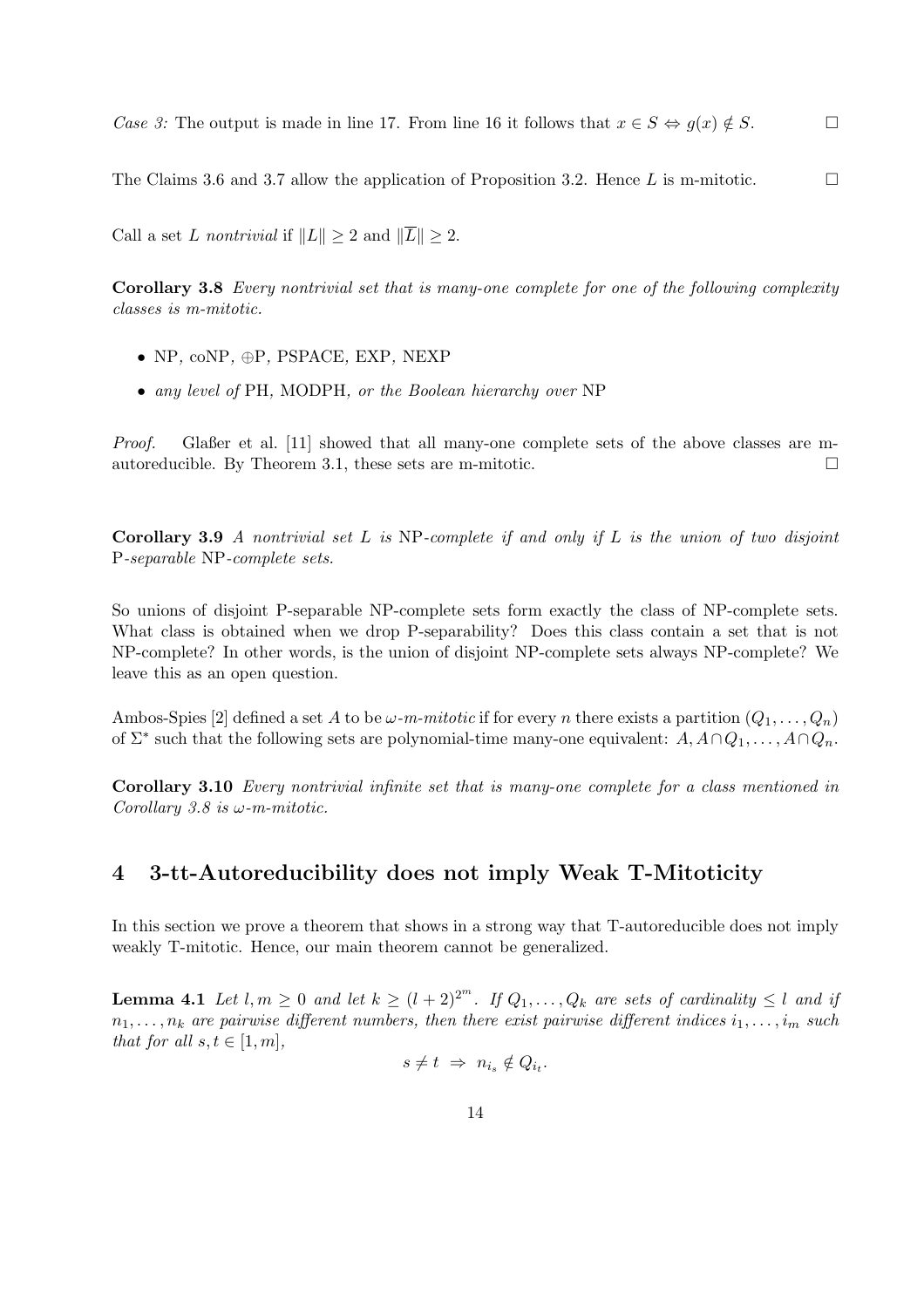*Proof.* The proof is by induction on  $n = l + m$  such that the induction base covers all cases where  $l = 0$  or  $m = 0$ . For these cases the lemma holds trivially. In particular, this covers the case  $n = 1$ .

Assume there exists  $n \geq 1$  such that the lemma holds for all l and m such that  $l = 0$  or  $m = 0$  or  $l + m \leq n$ . Now we prove it for l and m such that  $l \geq 1, m \geq 1$ , and  $l + m = n + 1$ .

Case 1: There exist at least  $k-\sqrt{k}-l-1$  indices  $j>1$  such that  $n_1 \in Q_j$ . Let  $k' = \lceil k-\sqrt{k}-l-1 \rceil$ and choose pairwise different indices  $j_1, \ldots, j_{k'}$  such that for all  $i, j_i \neq 1$  and  $n_1 \in Q_{j_i}$ . Let  $l' = l - 1$ and let  $R_i = Q_{j_i} - \{n_1\}$  and  $r_i = n_{j_i}$  for  $1 \le i \le k'$ . Observe  $l' \ge 0$  and  $m \ge 1$ . We estimate k' as follows.

$$
k' \geq k - \sqrt{k} - l - 1
$$
  
\n
$$
\geq (l+2)^{2^m} - \sqrt{(l+2)^{2^m}} - l - 1
$$
 (since  $(a \geq b \Rightarrow a - \sqrt{a} \geq b - \sqrt{b})$  for  $a, b \geq 1$ )  
\n
$$
\geq (l'+2)^{2^m}
$$
 (follows from (24) in the estimation below) (23)

For (23) the following estimation is needed.

$$
l+1 \geq l+1
$$
  
\n
$$
(l+2)^{2^{m-1}-1} \cdot (l+2-1) \geq (l+1)^{2^{m-1}-1} \cdot (l+1)
$$
  
\n
$$
(l+2)^{2^{m-1}}-1 \geq (l+1)^{2^{m-1}} \quad \text{(since } (l+2)^{2^{m-1}-1} \geq 1)
$$
  
\n
$$
(l+2)^{2^{m-1}} \cdot \left[ (l+2)^{2^{m-1}}-1 \right] \geq (l+2)^{2^{m-1}} \cdot \left[ (l+1)^{2^{m-1}} \right]
$$
  
\n
$$
(l+2)^{2^{m}} - (l+2)^{2^{m-1}} \geq (l+1+1) \cdot (l+1)^{2^{m-1}-1} \cdot \left[ (l+1)^{2^{m-1}} \right]
$$
  
\n
$$
(l+2)^{2^{m}} - \sqrt{(l+2)^{2^{m}}} \geq (l+1)^{2^{m}} + (l+1)^{2^{m}-1}
$$
  
\n
$$
(l+2)^{2^{m}} - \sqrt{(l+2)^{2^{m}}} - l - 1 \geq (l'+2)^{2^{m}} \quad \text{(since } (l+1)^{2^{m}-1} \geq l+1) \tag{24}
$$

Note that  $l' + m = n$ . Also,  $R_1, \ldots, R_{k'}$  are sets of cardinality  $\leq l'$  and  $r_1, \ldots, r_{k'}$  are pairwise different numbers. By induction hypothesis there exist pairwise different indices  $i_1, \ldots, i_m$  such that for all  $s, t \in [1, m]$ ,  $(s \neq t \Rightarrow r_{i_s} \notin R_{i_t})$ . For all  $s \in [1, m]$ ,  $r_{i_s} \neq n_1$ . Therefore, for all  $s, t \in [1, m],$ 

$$
(s \neq t \Rightarrow r_{i_s} \notin R_{i_t} \cup \{n_1\})
$$

and hence

$$
(s \neq t \Rightarrow n_{j_{i_s}} \notin Q_{j_{i_t}}).
$$

So the lemma is satisfied by the indices  $j_{i_1}, j_{i_2}, \ldots, j_{i_m}$ .

Case 2: There exist less than  $k - \sqrt{k} - l - 1$  indices  $j > 1$  such that  $n_1 \in Q_j$ . So there exist more than  $\sqrt{k} + l$  indices  $j > 1$  such that  $n_1 \notin Q_j$ . Since  $||Q_1|| \leq l$ , there exist more than  $\sqrt{k}$  indices  $j > 1$  such that  $n_1 \notin Q_j$  and  $n_j \notin Q_1$ . Hence there exist at least  $k' \stackrel{\text{df}}{=} \lceil \sqrt{k} \rceil$  such indices. So we can choose pairwise different indices  $j_1, \ldots, j_{k'}$  such that for all i,

$$
j_i \neq 1 \land n_1 \notin Q_{j_i} \land n_{j_i} \notin Q_1. \tag{25}
$$

Let  $m' = m - 1$  and let  $R_i = Q_{j_i}$  and  $r_i = n_{j_i}$  for  $1 \le i \le k'$ . Note that  $l \ge 1$  and  $m' \ge 0$ . Observe that

$$
k' \ge \sqrt{k} \ge \sqrt{(l+2)^{2^m}} = (l+2)^{2^{m'}}
$$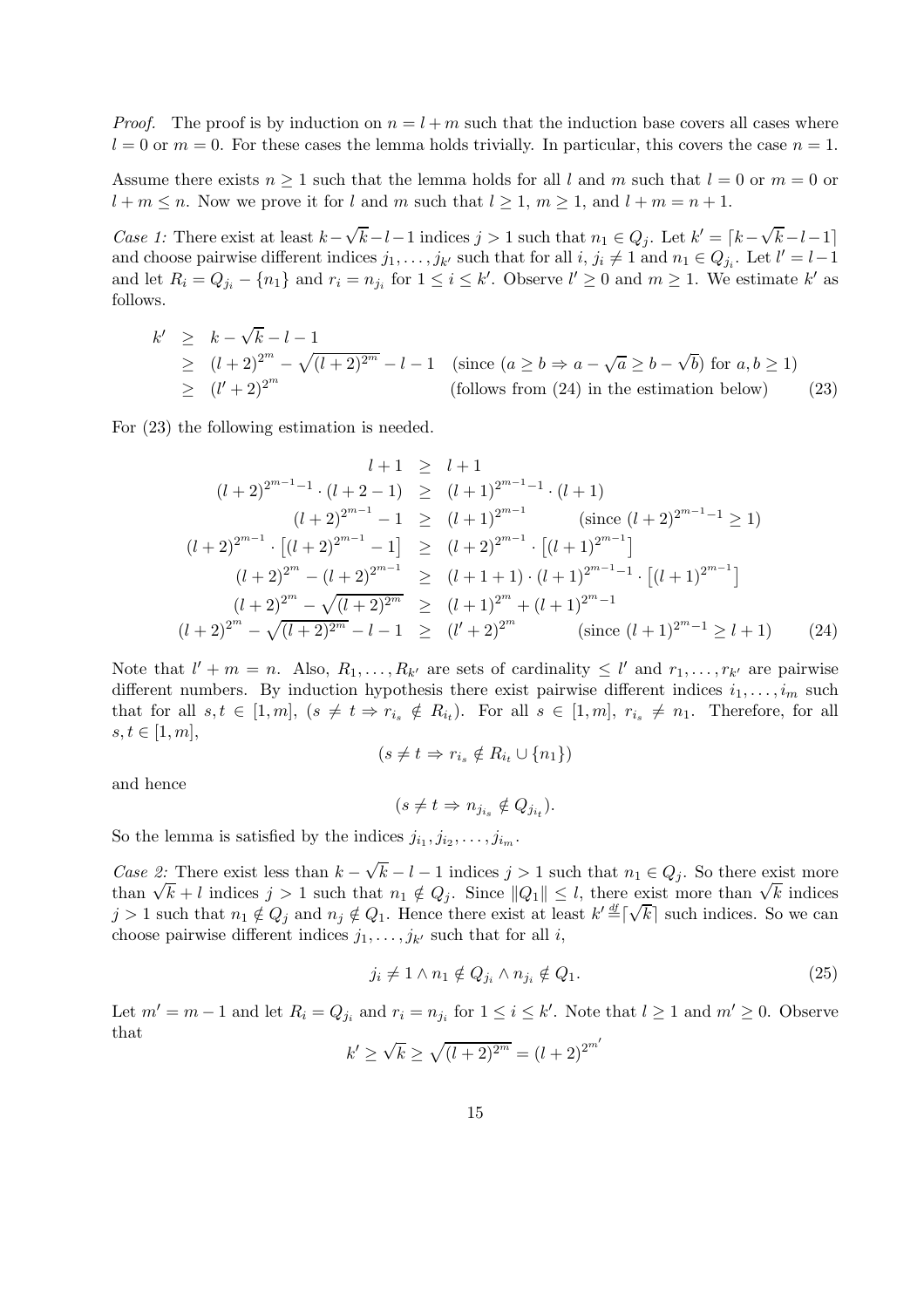and  $l + m' = n$ . Also,  $R_1, \ldots, R_{k'}$  are sets of cardinality  $\leq l$  and  $r_1, \ldots, r_{k'}$  are pairwise different numbers. So by induction hypothesis there exist pairwise different indices  $i_1, \ldots, i_{m'}$  such that for all  $s, t \in [1, m'],$ 

$$
s \neq t \Rightarrow r_{i_s} \notin R_{i_t}
$$

and hence

$$
s \neq t \Rightarrow n_{j_{i_s}} \notin Q_{j_{i_t}}.
$$

From (25) it follows that the lemma is satisfied by the indices  $1, j_{i_1}, j_{i_2}, \ldots, j_{i_{m'}}$ .  $\Box$ 

**Theorem 4.2** There exists  $L \in \text{SPARSE} \cap \text{EXP} \text{ such that}$ 

- L is 3-tt-autoreducible, but
- L is not weakly T-mitotic.

*Proof.* Define a tower function by  $t(0) = 4$  and

$$
t(n+1) = 2^{2^{2^{2^{2^{t(n)}}}}}.
$$

For any word s, let  $W(s) = \{s00, s01, s10, s11\}$ . We will define L such that it satisfies the following:

- (i) If  $w \in L$ , then there exists n such that  $|w| = t(n)$ .
- (ii) For all n and all  $s \in \Sigma^{t(n)-2}$ , the set  $W(s) \cap L$  either is empty or contains exactly two elements.

It is easy to see that such an L is 3-tt-autoreducible: On input w, determine n such that  $|w| = t(n)$ . If such n does not exist, then reject. Otherwise, let s be w's prefix of length  $|w| - 2$ . Accept if and only if the set  $L \cap (W(s) - \{w\})$  contains an odd number of elements. This is a 3-tt-autoreduction.

We turn to the construction of L. Let  $M_1, M_2, \ldots$  be an enumeration of deterministic, polynomialtime-bounded Turing machines such that the running time of  $M_i$  is  $n^i + i$ . Let  $\langle \cdot, \cdot \rangle$  be a pairing function such that  $\langle x,y\rangle > x + y$ . We construct L stagewise such that in stage n we determine which of the words of length  $t(n)$  belong to L. In other words, at stage n we define a set  $W_n \subseteq \Sigma^{t(n)}$ , and finally we define  $L$  to be the union of all  $W_n$ .

We start by defining  $W_0 = \emptyset$ . Suppose we are at stage  $n > 0$ . Let  $m = t(n)$  and determine i and j such that  $n = \langle i, j \rangle$ . If such i and j do not exist, then let  $W_n = \emptyset$  and go to stage  $n+1$ . Otherwise, i and j exist. In particular,  $i + j < \log \log m$ . Let  $O \stackrel{df}{=} W_0 \cup \cdots \cup W_{n-1}$  be the part of L that has been constructed so far. Let  $O_1, O_2, \ldots, O_l$  be the list of all subsets of O (lexicographically ordered according to their characteristic sequences). Since  $O \subseteq \Sigma^{\leq t(n-1)}$  we obtain  $||O|| \leq 2^{t(n-1)+1}$ . Therefore,

$$
l \le 2^{2^{t(n-1)+1}} \le 2^{2^{2^{t(n-1)}}} = \log \log t(n) = \log \log m. \tag{26}
$$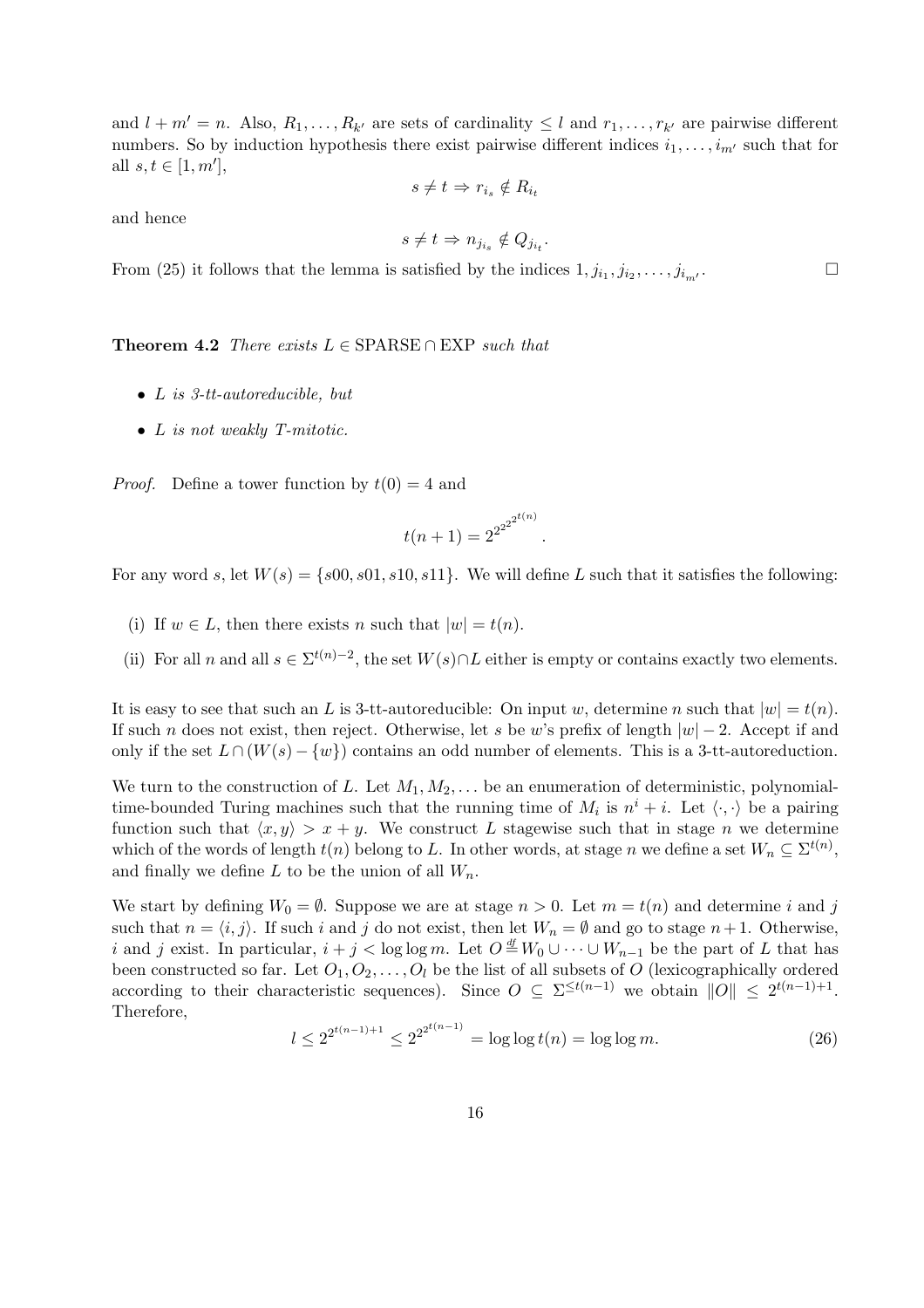We give some intuition for the claim below. If  $L$  is weakly T-mitotic, then in particular, there exists a partition  $L = L_1 \cup L_2$  such that  $L_2 \leq^p_T L_1$  via some machine  $M_i$ . Hence  $O \cap L_1$  must appear (say as  $O_k$ ) in our list of subsets of O. The following claim makes sure that we can find a list of words  $s_1, \ldots, s_l$  of length  $m-2$  such that for all  $k \in [1, l]$  it holds that if the partition of L is such that  $O \cap L_1 = O_k$ , then  $M_i$  on input of a string from  $\{s_k00, s_k01, s_k10, s_k11\}$  does not query the oracle for words from  $W(s_r)$  if  $r \neq k$ . Hence, if  $M_i$  queries a word of length m that does not belong to  ${s_k00, s_k01, s_k10, s_k11}$ , then it always gets a no answer. So the following is the only information about the partition of  $L$  that can be exploited by  $M_i$ :

- the partition of  $O = \Sigma^{< t(n)} \cap L$
- the partition of  $W(s_k) \cap L$

In particular,  $M_i$  cannot exploit information about the partition of  $W(s_r) \cap L$  for  $r \neq k$ . This independence of  $M_i$  makes our diagonalization possible.

**Claim 4.3** There exist pairwise different words  $s_1, \ldots, s_l \in \Sigma^{m-2}$  such that for all  $k, r \in [1, l],$  $k \neq r$ , and all  $y \in W(s_k)$ , neither  $\tilde{M}_i^{O-O_k}(y)$  nor  $M_j^{O_k}(y)$  query the oracle for words in  $W(s_r)$ .

*Proof.* For  $s \in \Sigma^{m-2}$ , let

$$
Q_s \stackrel{\text{df}}{=} \{ s' \in \Sigma^{m-2} \mid \exists k \in [1, l], \exists y \in W(s), \exists q \in W(s') \text{ such that } q \text{ is queried by } M_i^{O-O_k}(y) \text{ or } M_j^{O_k}(y) \}.
$$

Observe that for every  $s \in \Sigma^{m-2}$ ,

$$
||Q_s|| \le 4l[(m^i + i) + (m^j + j)]
$$
  
\n
$$
\le 4(\log \log m)[m^{\log \log m} + \log \log m]
$$
  
\n
$$
\le 8(\log \log m)m^{\log \log m}
$$
  
\n
$$
\le 2^{\log^2 m} - 2.
$$
 (27)

We identify numbers in  $[1, 2^{m-2}]$  with strings in  $\Sigma^{m-2}$ . Considered in this way, each  $Q_s$  is a subset of  $[1, 2^{m-2}]$ . By  $(27), Q_1, Q_2, \ldots, Q_{2^{m-2}}$  are sets of cardinality  $\leq 2^{\log^2 m} - 2$ . Clearly,  $1, 2, \ldots, 2^{m-2}$ are pairwise different numbers. By (26),

$$
2^{m-2} \ge (2^{\log^2 m})^{\log m} \ge (2^{\log^2 m})^{2^l}.
$$

Therefore, we can apply Lemma 4.1. We obtain indices  $s_1, \ldots, s_l$  such that for all  $k, r \in [1, l],$ 

$$
r \neq k \Rightarrow s_r \notin Q_{s_k}.\tag{28}
$$

Assume there exist  $k, r \in [1, l], k \neq r$ , and  $y \in W(s_k)$  such that some  $q \in W(s_r)$  is queried by  $M_i^{O-O_k}(y)$  or  $M_j^{O_k}(y)$ . Hence  $s_r \in Q_{s_k}$ . This contradicts (28) and finishes the proof of Claim 4.3.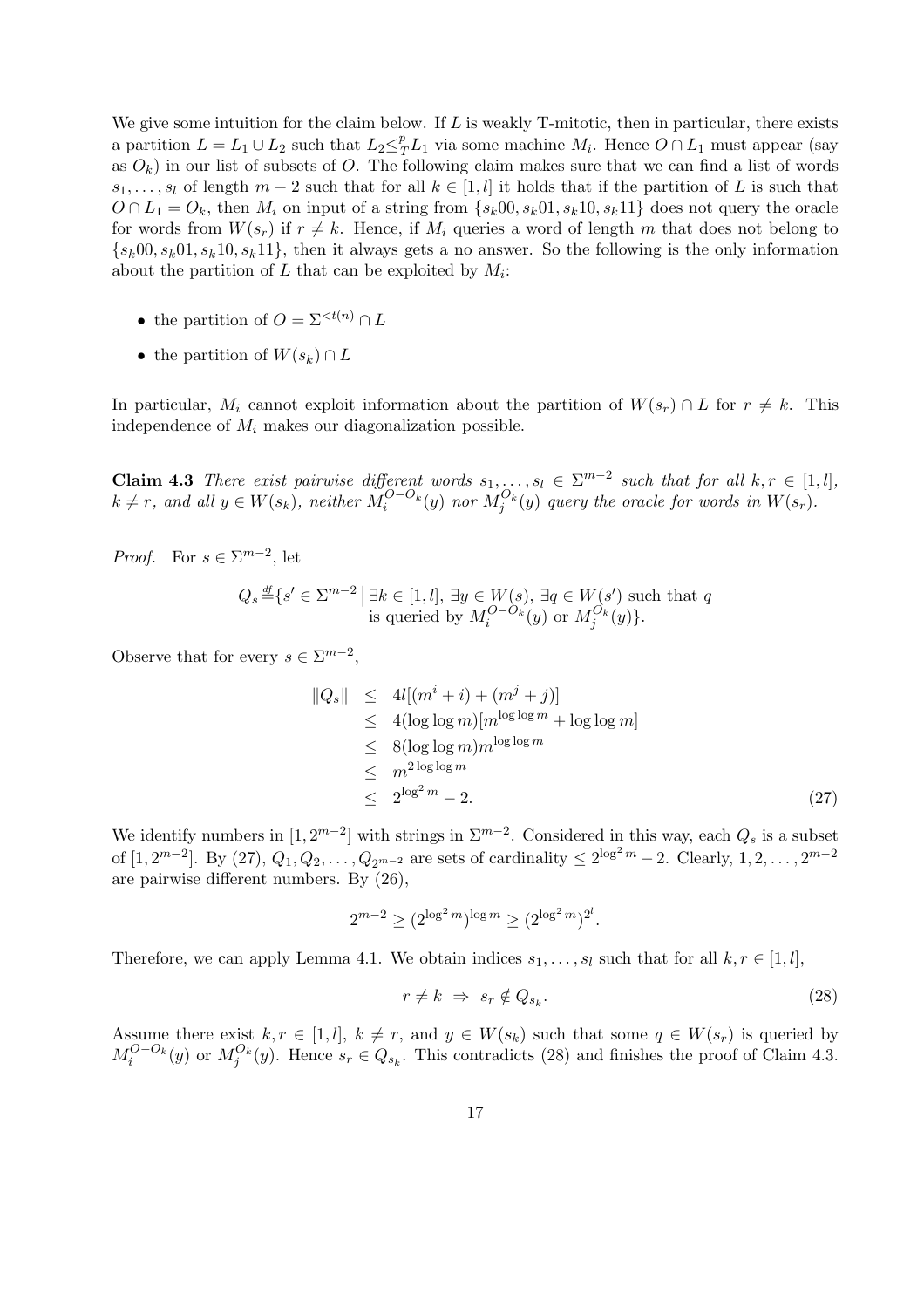Let  $s_1, \ldots, s_l \in \Sigma^{m-2}$  be the words assured by Claim 4.3. We define  $W_n$  such that for every  $k \in [1, l]$ we define a set  $V_k \subseteq W(s_k)$ , and finally we define  $W_n$  to be the union of all  $V_k$ . The cardinality of each  $V_k$  is either 0 or 2.

Fix some  $k \in [1, l]$  and let  $Q_k \stackrel{\text{df}}{=} O - O_k$ .

Case 1: 
$$
M_i^{Q_k}(s_k00)
$$
 accepts or  $M_j^{O_k}(s_k00)$  accepts. Define  $V_k \stackrel{df}{=} \emptyset$ .

Case 2:  $M_i^{Q_k}(s_k 00)$  and  $M_j^{Q_k}(s_k 00)$  reject.

Case 2a: For all  $y \in \{s_k 01, s_k 10, s_k 11\}, M_i^{Q_k \cup \{s_k 00\}}(y)$  rejects. Define  $V_k$  as a subset of  $W(s_k)$  such that  $|V_k| = 2$ ,  $s_k00 \in V_k$ , and

$$
s_k 01 \in V_k \Leftrightarrow M_j^{O_k \cup \{s_k 00\}}(s_k 01)
$$
 rejects.

Case 2b: For all  $y \in \{s_k 01, s_k 10, s_k 11\}, M_j^{O_k \cup \{s_k 00\}}(y)$  rejects. Define  $V_k$  as a subset of  $W(s_k)$  such that  $|V_k| = 2$ ,  $s_k00 \in V_k$ , and

$$
s_k 01 \in V_k \Leftrightarrow M_i^{Q_k \cup \{s_k 00\}}(s_k 01)
$$
 rejects.

Case 2c:  $\exists y \in \{s_k 01, s_k 10, s_k 11\}$  and  $\exists z \in \{s_k 01, s_k 10, s_k 11\}$  such that  $M_i^{Q_k \cup \{s_k 00\}}(y)$  accepts and  $M_j^{O_k \cup \{s_k 00\}}(z)$  accepts. Choose  $v \in W(s_k) - \{s_k 00, y, z\}$  and define  $V_k \stackrel{df}{=} \{s_k 00, v\}.$ 

This finishes the construction of  $V_k$ . We define  $W_n \stackrel{df}{=} \bigcup_{k \in [1,l]} V_k$ . Finally, L is defined as the union of all  $W_n$ .

Note that by the construction,  $W_n \subseteq \Sigma^{t(n)}$  which shows (i). Observe that the construction also ensures (ii). We argue for  $L \in EXP:$  Since  $l \leq \log \log m$ , there are not more than  $2^{m \log \log m}$ possibilities to choose the strings  $s_1, \ldots, s_l$ . For each such possibility we have to simulate  $O(l^2)$ computations  $M_i(y)$  and  $M_i(y)$ . This can be done in exponential time in m. For the definition of each  $V_k$  we have to simulate a constant number of computations  $M_i(y)$  and  $M_j(y)$ . This shows that L is printable in exponential time. Hence  $L \in EXP$ . From the construction it follows that  $L \cap \Sigma^m \leq 2l \leq 2\log\log m$ . In particular,  $L \in \text{SPARSE}$ . It remains to show that L is not weakly T-mitotic.

Assume L is weakly T-mitotic. So L can be partitioned into  $L = L_1 \cup L_2$  (a disjoint union) such that

- (iii)  $L_1 \leq_T^p L_2$  via machine  $M_i$  and
- (iv)  $L_2 \leq_T^p L_1$  via machine  $M_j$ .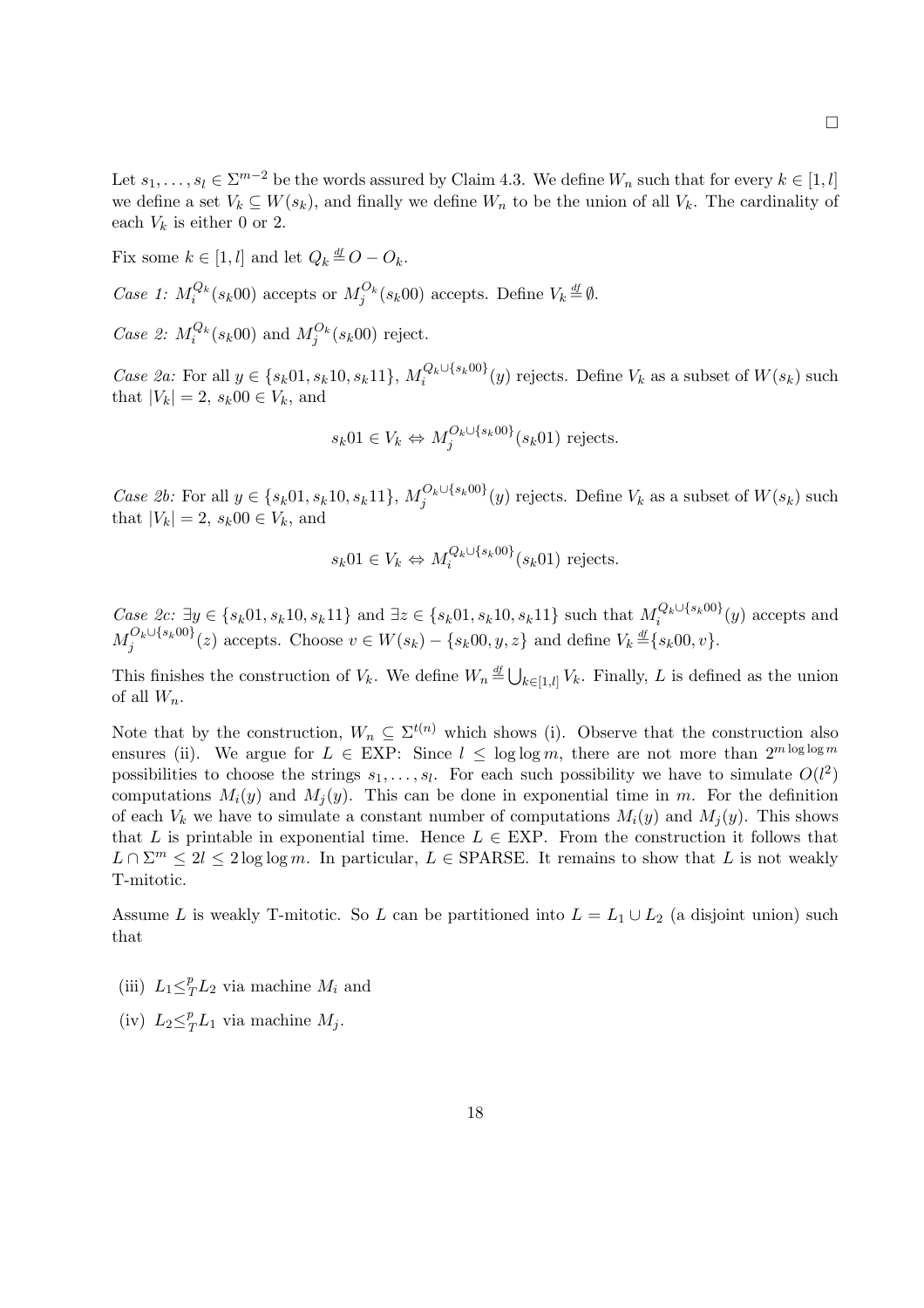Let  $n = \langle i, j \rangle$ ,  $m = t(n)$ , and  $O = W_0 \cup \cdots \cup W_{n-1}$ , i.e.,  $O = L \cap \Sigma^{lt(n)}$ . Let  $O_1, O_2, \ldots, O_l$ be the list of all subsets of  $O$  (again lexicographically ordered according to their characteristic sequences). Let  $s_1, \ldots, s_l$  and  $V_1, \ldots, V_l$  be as in the definition of  $W_n$ . Choose  $k \in [1, l]$  such that  $L_1 \cap \Sigma^{< t(n)} = O_k$ . Let  $Q_k = O - O_k$ . So  $L_2 \cap \Sigma^{< t(n)} = Q_k$ . Clearly,  $V_k$  must be defined according to one of the cases above.

Assume  $V_k$  was defined according to Case 1: So  $V_k = \emptyset$  and in particular,  $s_k00 \notin L_1$ . Without loss of generality assume that  $M_i^{Q_k}(s_k 00)$  accepts.  $M_i^{L_2}(s_k 00)$  has running time  $m^i+i < m^m+m < t(n+1)$ . Hence  $M_i^{L_2}(s_k00)$  behaves like  $M_i^{L_2(\sum 1 \leq t(n))}(s_k00)$ . Since  $s_k$  was chosen according to Claim 4.3, for all  $r \in [1, l] - \{k\}, M_i^{Q_k}(s_k, 00)$  does not query the oracle for words in  $W(s_r)$ . Note that  $W(s_k) \cap L = V_k = \emptyset$ . Therefore,  $M_i^{L_2}(s_k 00)$  behaves like  $M_i^{L_2 \cap \Sigma^{< t(n)}}(s_k 00)$  which is the same as  $M_i^{Q_k}(s_k00)$ . The latter accepts, but  $s_k00 \notin L_1$ . This contradicts (iii).

Assume  $V_k$  was defined according to Case 2: So  $V_k = \{s_k00, u\}$  where  $u \in \{s_k01, s_k10, s_k11\}$ . Assume  $V_k \subseteq L_1$ . Then as above,  $M_i(s_k,00)$  with oracle  $L_2$  behaves the same way as  $M_i(s_k,00)$ with oracle  $Q_k$ . The latter rejects, because we are in Case 2. So  $s_k00 \notin L_1$  which contradicts our assumption. Analogously the assumption  $V_k \subseteq L_2$  implies a contradiction. Therefore,

either 
$$
(s_k 00 \in L_1 \land u \in L_2)
$$
 or  $(u \in L_1 \land s_k 00 \in L_2)$ . (29)

Assume  $V_k$  was defined according to Case 2a: So for all  $y \in \{s_k 01, s_k 10, s_k 11\}, M_i^{Q_k \cup \{s_k 00\}}(y)$ rejects. In particular,  $M_i^{Q_k \cup \{s_k 00\}}(u)$  rejects. Assume  $u \in L_1$  and  $s_k 00 \in L_2$ . So  $M_i^{L_2}(u)$  rejects, since it behaves the same way as  $M_i^{Q_k \cup \{s_k\}0}$  (*u*). By (iii) this contradicts  $u \in L_1$ . Therefore, by (29) we must have  $s_k00 \in L_1$  and  $u \in L_2$ . In Case 2a,  $V_k$  is defined such that

$$
s_k 01 \in V_k \Leftrightarrow M_j^{O_k \cup \{s_k 00\}}(s_k 01)
$$
 rejects.

Note that  $M_j^{O_k \cup \{s_k 00\}}(s_k 01)$  and  $M_j^{L_1}(s_k 01)$  behave the same way. Hence,

$$
s_k 01 \in V_k \Leftrightarrow M_j^{L_1}(s_k 01)
$$
 rejects.

If  $s_k 01 \in V_k$ , then  $u = s_k 01$  and hence  $M_j^{L_1}(u)$  rejects. This contradicts (iv). Otherwise, if  $s_k01 \notin V_k$ , then  $M_j^{L_1}(s_k01)$  accepts and hence  $u = s_k01 \notin V_k$ . This contradicts the assumption  $u \in V_k$ .

Assume  $V_k$  was defined according to Case 2b: Here we obtain contradictions analogously to Case 2a.

Assume  $V_k$  was defined according to Case 2c: Choose y and z such that  $M_i^{Q_k \cup \{s_k 00\}}(y)$  accepts and  $M_j^{O_k \cup \{s_k 00\}}(z)$  accepts. So  $u \in \{s_k 01, s_k 10, s_k 11\} - \{y, z\}$ . Assume  $s_k 00 \in L_2$ . Hence  $M_i^{L_2}(y)$  and  $M_i^{Q_k \cup \{s_k 00\}}(y)$  behave the same way showing that  $M_i^{L_2}(y)$  accepts. So  $y \in L_1$  which contradicts the definition of  $V_k$ . Assume  $s_k 00 \in L_1$ . Hence  $M_j^{L_1}(z)$  and  $M_j^{O_k \cup \{s_k 00\}}(z)$  behave the same way showing that  $M_j^{L_1}(z)$  accepts. So  $z \in L_2$  which contradicts the definition of  $V_k$ .

This finishes Case 2. From the fact that all possible cases led to contradictions, we obtain that the initial assumption was false. Hence,  $L$  is not weakly T-mitotic.  $\Box$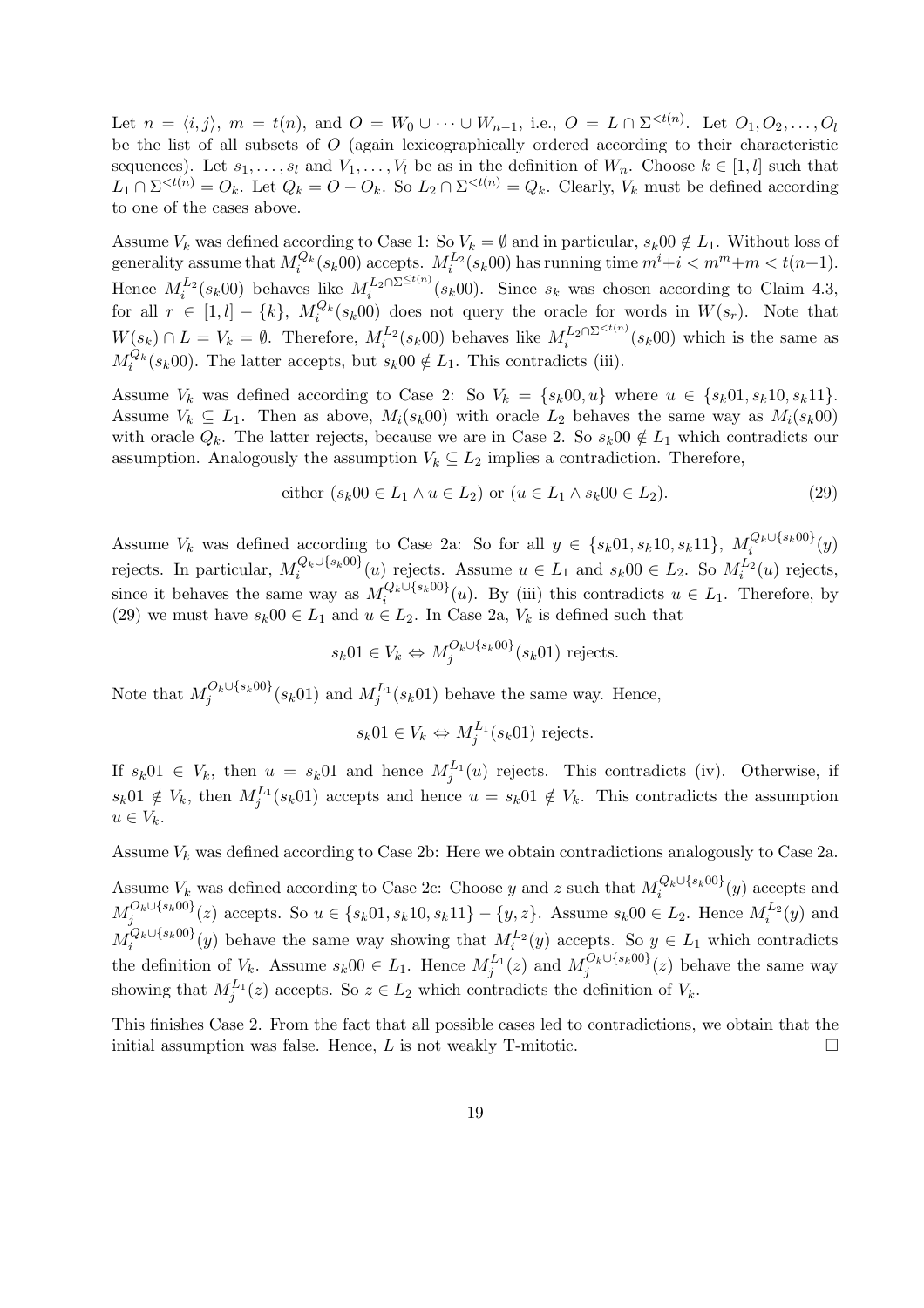## 5 Poly-Autoreducibility

In this section we consider the question of whether NP-complete sets are  $f(n)$ -autoreducible, for some growing function  $f$ . We first start with the following lemma.

**Lemma 5.1** Let L be an NP-complete language. For every polynomial  $q(.)$  there is a polynomialtime algorithm A such that A on input x,  $|x| = n$ ,

- either decides the membership of  $x$  in  $L$
- or outputs strings  $y_1, \dots, y_m$  such that
	- $x \in L \Rightarrow \{y_1, y_2, \cdots, y_m\} \subseteq L,$  $- x \notin L \Rightarrow \{y_1, y_2, \cdots, y_m\} \cap L = \emptyset,$  $-m = q(n)$ , and  $x \neq y_1, \neq y_2 \neq \cdots \neq y_m$ .

### Proof.

Let  $R(.,.)$  be a polynomial-time search predicates associated with L. Given x, let  $w_x$  be the lexicographically maximum witness of x. Without loss of generality, assume that for every  $x \in L$ , every witness of x is of length  $p(|x|)$ , for some polynomial p. Consider the following set in NP.

$$
L' = \{ \langle x, y \rangle \mid x \in L, |y| = p(|x|), y \le w_x \}.
$$

Since  $L$  is NP complete, there is a polynomial-time reduction  $f$  from  $L'$  to  $L$ . We now describe the algorithm A.

Input x,  $|x| = n$ . Let  $m = p(n)$ . if  $1^m$  is a witness of x, Accept.  $l = 0^m$ If  $f(\langle x,\ell \rangle) = f(\langle x,1^m \rangle)$ , Reject.  $Q = \{f(\langle x,\ell \rangle)\}.$ While  $|Q| \leq q(n) + 1$  do By doing a binary search find a string a such that  $\ell \le a \le 1^m$ and,  $f(\langle x,a \rangle) \in Q$  and  $f(\langle x,a+1 \rangle) \notin Q$ . Set  $\ell = a+1$ . if  $a$  is a witness of  $x$ , then  $Accept.$ if  $f(\langle x,\ell \rangle) = f(\langle x,1^m \rangle)$ , Reject.  $Q = Q \cup \{f(\langle x,\ell \rangle)\}.$ Output the first  $q(n)$  elements of  $Q - \{x\}.$ 

**Claim 5.2** When the algorithm halts, for every string  $y \in Q$ ,  $x \in L \Leftrightarrow y \in L$ .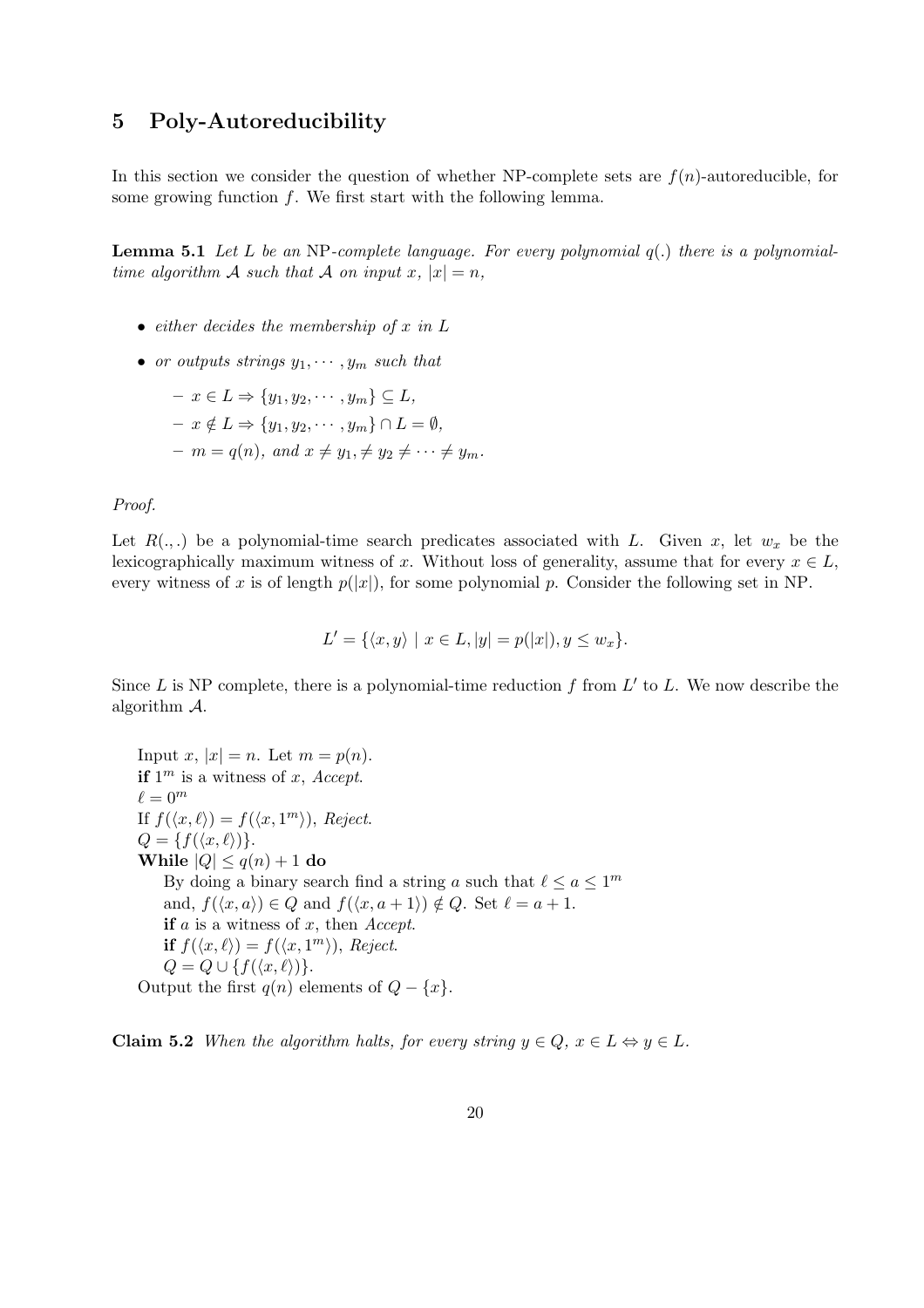*Proof.* If  $x \notin L$ , then none of  $\langle x, c \rangle$ ,  $0^m \le c \le 1^m$ , belong to L'. Observe that the algorithm places a string y in Q only if  $y = f(\langle x, a \rangle)$  where  $0^m \le a \le 1^m$ . Since f is a many-one reduction from L' to L no string from Q belongs to L. So from now we assume  $x \in L$ . We prove the claim by induction. Initially,  $Q = \{f(\langle x, 0^m \rangle)\}\)$ . Clearly,  $x \in L \Leftrightarrow \langle x, 0^m \rangle \in L'$ . Since f is a many-one reduction L' to L, the claim holds initially. Assume that the claim holds before an iteration of while loop. The while loop finds a node a such that  $f(\langle x,a\rangle) \in Q$ , but  $f(\langle x,a+1\rangle) \notin Q$ . Since  $f(\langle x,a\rangle) \in Q$ ,  $x \in L$ , by the induction hypothesis  $f(\langle x, a \rangle) \in L$ . Thus  $\langle x, a \rangle \in L'$  which implies  $a \leq w_x$ . At this point the algorithm checks if a is a witness of x. If a is a witness of x, then it accepts and halts. If a is not a witness, then we have  $a+1 \leq w_x$ . Thus  $\langle x, a+1 \rangle \in L'$ . Thus  $f(\langle x, a+1 \rangle) \in L$ . Since the algorithm places  $f(\langle x, a+1 \rangle)$  in Q at this step, after the iteration of the while loop the claim holds.  $\Box$ 

### **Claim 5.3** If the algorithm Accepts or Rejects  $x$ , then the algorithm is correct.

*Proof.* The algorithm accepts x only when it finds a witness of x. Thus if the algorithm accepts x, then  $x \in L$ . The algorithm rejects when  $f(\langle x, \ell \rangle) = f(\langle x, 1^m)$ . Note that  $f(\langle x, \ell \rangle) \in Q$ , thus by previous claim  $x \in L$  if and only if  $f(\langle x, \ell \rangle) \in L$ . Observe that since  $1^m$  is not a witness of x, and  $1^m$ is the largest string at length  $m, \langle x, 1^m \rangle \notin L'$ . Thus  $f(\langle x, 1^m \rangle) \notin L$ . Since  $f(\langle x, \ell \rangle) = f(\langle x, 1^m \rangle)$ , the claim follows.  $\Box$ 

Observe that algorithm places a string  $f(\langle x,\ell \rangle)$  in Q only if  $f(\langle x,\ell \rangle) \neq f(\langle x,1^m)$ . Thus  $f(\langle x,1^m \rangle)$ is not placed in  $Q$  during any iteration. So the binary search step always finds  $a$  with desired properties. Every iteration of the while loop adds a new string to  $Q$  or decides the membership of  $x$  in  $L$ . Thus the algorithm halts in polynomial time and when it halts all elements in  $Q$  are distinct. This finishes the proof of the lemma.  $\Box$ 

The above lemma comes close to showing that NP-complete sets are poly-autoreducible, except for a small caveat. Let L be any NP-complete language. If the algorithm from Lemma 5.1 neither accepts x or rejects x, then it produces polynomially many equivalent strings. However, to show  $L$  is poly-autoreducible, we must produce polynomially-many equivalent strings even when the algorithm accepts or rejects.

This boils down to the following problem: Let L be an NP-complete language. Given  $0^n$  as input, in polynomial time output polynomially many distinct strings such that all of them are in L. Similarly, output polynomially many distinct strings such that none of them are in L.

Below, we show that if one-way permutations exist, then we can achieve this task. We start with a result by Agrawal [1].

**Definition 5.4** Let f be a many-one reduction from A to B. We say f is  $q(n)$ -sparse, if for every n, no more than  $q(n)$  strings of length n are mapped to a single string via f.

**Lemma 5.5** ([1]) If one-way permutations exist, then NP-complete sets are complete with respect reductions that are  $2^n/2^{n^{\gamma}}$  sparse. Here  $\gamma$  is a fixed constant less than 1.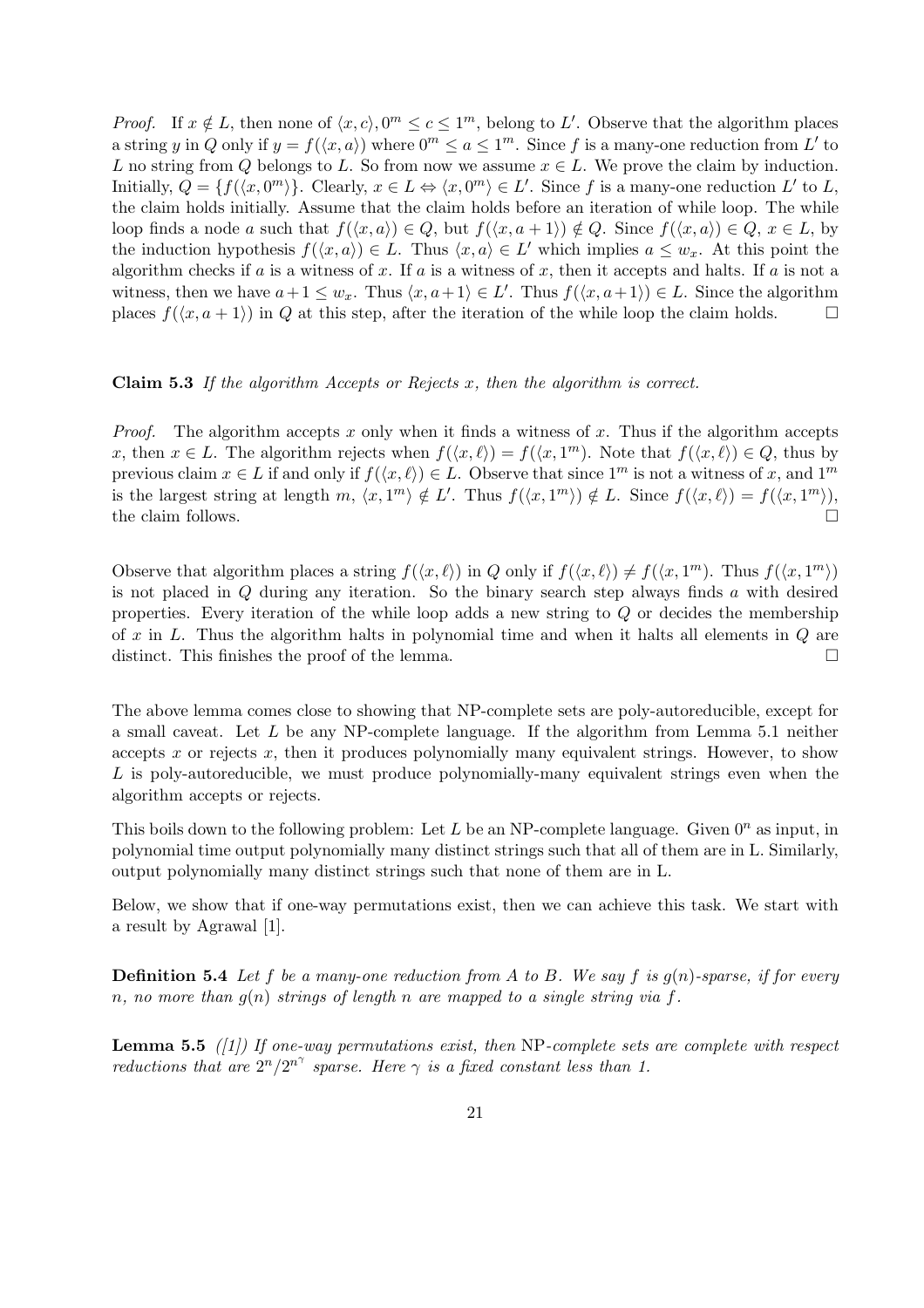**Lemma 5.6** Let L be NP-complete. If one-way permutations exist, then there exists a polynomialtime algorithm that on input  $0^n$  outputs  $\log n$  distinct strings in L and  $\log n$  strings out of L.

*Proof.* By Lemma 5.5, there is a  $2^{n}/2^{n^{\gamma}}$  sparse reduction f from  $\Sigma^*$  to L. Thus

 $|f(\Sigma^{\log n})| \geq 2^{(\log n)^{\gamma}} \geq 2^{\log \log n} = \log n.$ 

Thus by applying f to every string in  $\Sigma^{\log n}$ , we obtain at least  $\log n$  distinct strings. Since f is a reduction from  $\Sigma^*$  to L, these strings are in L. It is obvious that this can be done in polynomialtime. To generate strings out of L, consider a  $2^n/2^{n^{\gamma}}$ -sparse reduction from  $\emptyset$  to L.

If we consider probabilistic algorithms, then we obtain a stronger consequence.

**Lemma 5.7** Let L be NP-complete. Assume one-way permutations exist. For every polynomial q, there exists a polynomial-time probabilistic algorithm  $\mathcal B$  that on input  $0^n$  outputs  $q(n)$  distinct strings from L and  $q(n)$  distinct strings from  $\overline{L}$ .

*Proof.* Let L be any NP-complete language. Consider a  $2^n/2^{n^{\gamma}}$ -sparse reduction from  $\Sigma^*$  to L. Consider the following probabilistic procedure.

- 1. Input  $0^n$ ,  $S = \emptyset$ 2. Repeat Steps 3 and 4  $q(n)$  times
- 3. Randomly pick a string  $y \in \Sigma^n$ .
- 4. If  $f(y) \notin f(S)$ ,  $S = S \cup \{y\}.$
- 5. Output S.

We claim that the above procedure outputs a set S of size  $q(n)$ , with high probability. Consider Steps 3 and 4 during an iteration, let  $|S| = k$  at this time. Since at most  $2^{n}/2^{n^{\gamma}}$  strings from  $\Sigma^{n}$  are mapped to same string, there exist at most  $k2^n/2^{n^{\gamma}}$  strings y from  $\Sigma^n$  such that  $f(y) \in f(S)$ . Thus the probability that we do not add a new string S during Steps 3 and 4 is at most  $k/2^{n^{\gamma}}$ . Thus the probability that we fail to add a string during one of the  $q(n)$  iterations is at most  $q(n)k/2^{n^{\gamma}} < 1/4$ . Thus the above algorithm outputs a set of size  $q(n)$  with high probability. By the construction of S no two strings from S are mapped to same string via f, thus  $|f(S)| = q(n)$ . Since f is a reduction<br>from  $\Sigma^*$  to L,  $f(S) \subseteq L$ . To generate strings from  $\overline{L}$ , we consider a reduction from  $\emptyset$  to L. from  $\Sigma^*$  to  $L$ ,  $f(S) \subseteq L$ . To generate strings from  $\overline{L}$ , we consider a reduction from  $\emptyset$  to  $L$ .  $\Box$ 

If we assume quick pseudo-random generators exist, then we can derandomize the above procedure.

Lemma 5.8 Let L be any NP-complete language. If one-way permutations and quick pseudorandom generators exist, then for every polynomial  $q(n)$ , there is a polynomial-time algorithm that on input  $0^n$  outputs  $q(n)$  many distinct strings from L and  $q(n)$  many distinct strings out of L.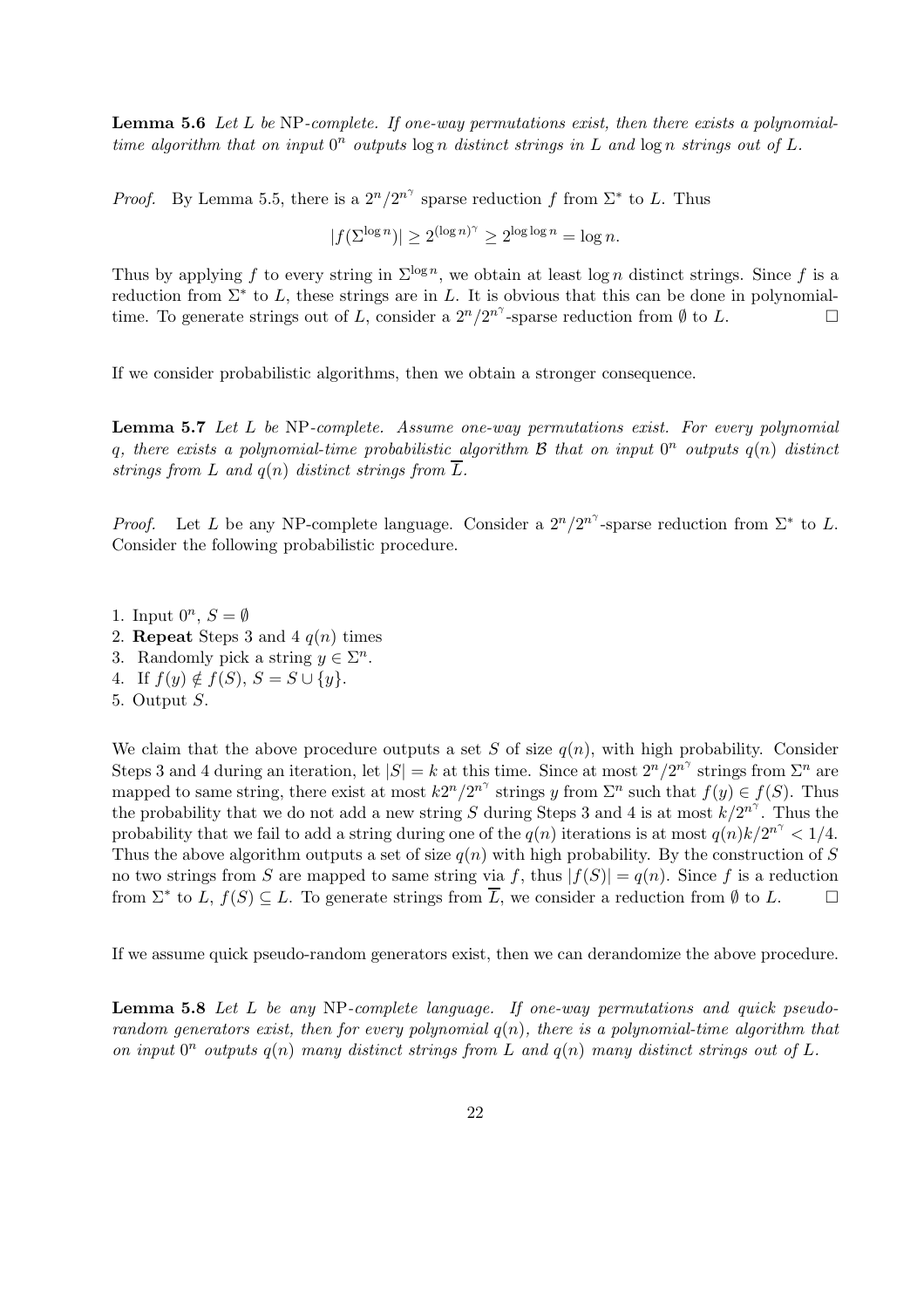Combining Lemmas 5.1 and 5.6, we obtain the following result.

**Theorem 5.9** If one-way permutations exist, then every NP-complete language is  $\log n$ autoreducible.

Combining Lemmas 5.1 and 5.8, we obtain the following result.

Theorem 5.10 If one-way permutations and quick pseudo-random generators exist, NP-complete sets are poly-autoreducible.

Finally, we consider another hypothesis from which poly-autoreducibility of NP-complete sets follows.

**Theorem 5.11** If there exists a UP machine M that accepts  $0^*$  such that no P-machine can compute infinitely many accepting computations of  $M(0^n)$ , then NP-complete sets are polyautoreducible.

### Proof.

Let  $L$  be any NP-complete language. We show that if the hypothesis is true, then there is a polynomial-time algorithm that on input  $0<sup>n</sup>$  outputs polynomially many strings from L and polynomially string from  $\overline{L}$ . This combined with Lemma 5.1 shows that NP-complete sets are polyautoreducible.

We first show how to produce polynomially many strings from  $L$ . The hypothesis implies that there is a polynomial-time decidable predicate  $R(.,.)$  and a polynomial p such that for every n, there exists a unique string  $w_n$  and  $R(0^n, w_n)$  holds. Moreover, no polynomial-time algorithm, on input  $0<sup>n</sup>$ , can output  $w<sub>n</sub>$  for infinitely many n. Consider the following language

$$
L' = \{ \langle 0^n, y \rangle \mid |y| = p(n), y \le w_n \}.
$$

Since  $L'$  is in UP, there is a many-one reduction f from  $L'$  to L. Now consider the behavior algorithm A, described in Lemma 5.1, on input  $0^n$ . Since  $0^n$  belongs to  $0^*$ , the algorithm never rejects. The algorithm accepts only when it finds a witness  $w_n$  for  $0^n$ . However, our hypothesis says that no polynomial-time algorithm can output infinitely witnesses  $w_n$ . Thus this algorithm must output a set  $Q$  of cardinality  $q(n)$ .

Using similar arguments as in Lemma 5.1, we can show that for every  $y \in Q$ ,  $0^n \in 0^* \Leftrightarrow y \in L$ . Thus the algorithm outputs  $q(n)$  strings from L.

To output strings from  $\overline{L}$ , consider the many-one reduction g from  $L'$  to  $\overline{L}$  and proceed as before. Since  $L'$  is in  $UP \cap CoUP$  such a reduction exists.

Thus there exists a polynomial-time algorithm that outputs polynomially many strings from L and polynomially many strings from  $\overline{L}$ .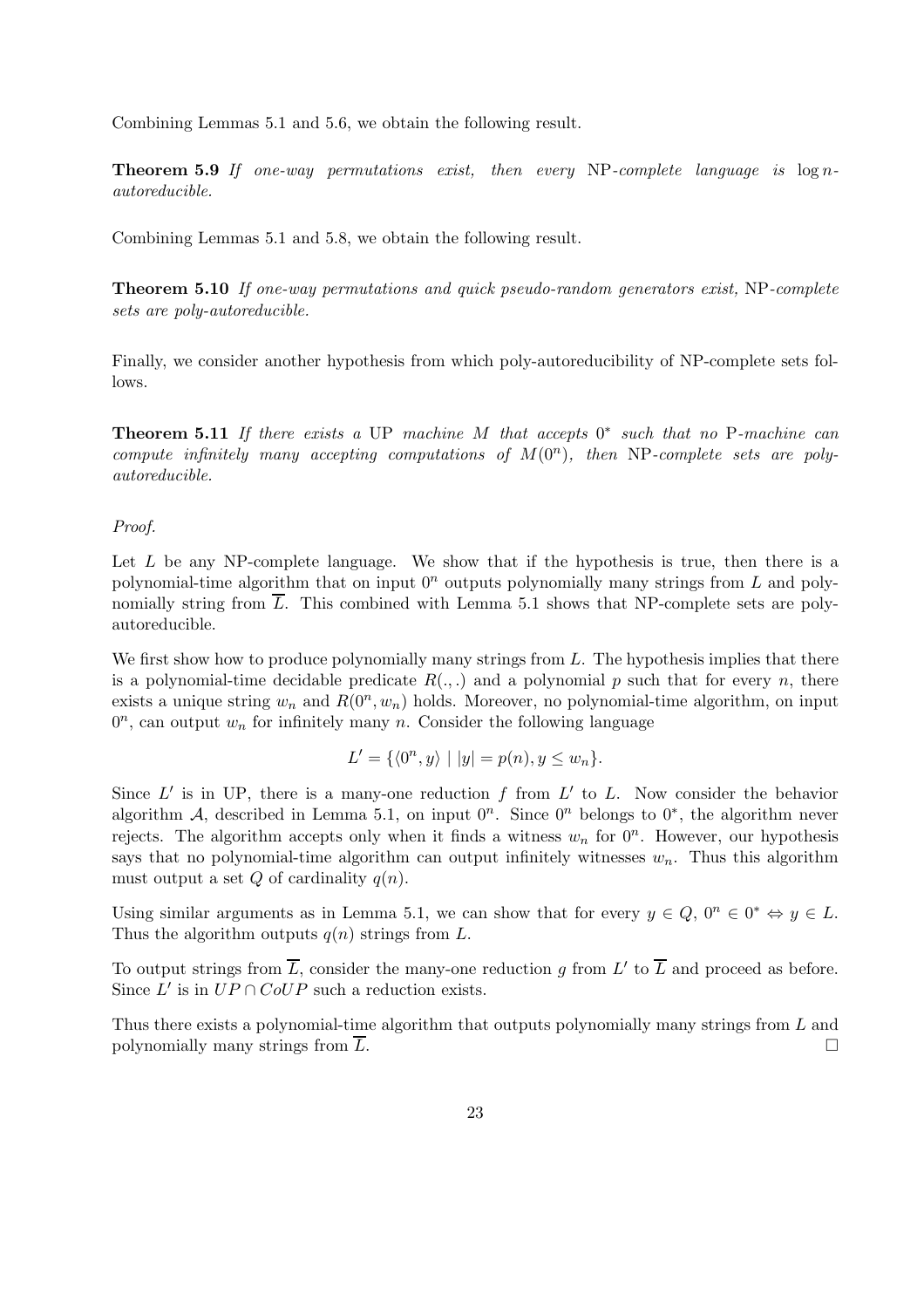Next we consider the possibility of an unconditional proof that NP-complete sets are polyautoreducible. We relate this with the notion of immunity. We show that if NP-complete sets are poly-autoreducible, then they are not E-immune. It is known that NP-complete sets are not generic [11]. This proof is based on the fact that NP-complete sets are autoreducible. Genericity is stronger notion than immunity, i.e., if a language  $L$  is not immune, then it can not be generic. Our result says that improving the autoreducibility result for NP-complete sets gives a stronger consequence—namely they are not immune.

Theorem 5.12 If every NP-complete set is poly-autoreducible, then no NP-complete set is Eimmune.

*Proof.* Suppose every NP-complete set is poly-autoreducible. Let  $L$  be an NP-complete set. We need to show that L is not E-immune. Let  $T = \{0^{t(i)} | i \ge 0\}$ , where  $t(i)$  is defined as  $t(0) = 2$  and  $t(i) = 2^{2t(i-1)}$  for  $i \geq 1$ . Clearly  $T \in P \cap$  SPARSE. If  $L \subseteq T$ , then L is an NP-complete sparse set, from which it follows  $NP = P$  [14]. Therefore,  $L \in P$  and so L is trivially not E-immune. Hence, we assume that  $L - T \neq \emptyset$ . Then  $L - T$  is NP-complete by Theorem 3.1 of a paper by Glaßer et al. [12]. Hence,  $L \cup T$  is NP-complete since  $L - T \leq_m^p L \cup T$ . By assumption,  $L \cup T$  is poly-autoreducible. So there exists a polynomial-time computable function  $f$  such that for every input  $x$ ,

- 1.  $f(x)$  is a set of |x| words different from x, and
- 2. for all  $y \in f(x)$  it holds that  $x \in L \cup T \iff y \in L \cup T$ .

Suppose f is computable in time  $n^l$  for some  $l \geq 1$ . For each  $i \geq 1$ , define

$$
S_i = \{x \mid x \in f(0^{t(i)}) \cup f(0^{t(i-1)}) - \{0^{t(i-1)}\}, \text{ where } t(i-1) \leq |x| < t(i)\}
$$

and let  $S = \cup_{i \geq 1} S_i$ .

Then the theorem follows from the following claims:

**Claim 5.13**  $S \in \text{DTIME}(2^{2(l+1)n})$ 

*Proof.* For any input x, to decide whether  $x \in S_i$  for some  $i \geq 1$ , we just need to first determine i such that  $t(i-1) \leq |x| < t(i)$  and then check whether  $x \in f(0^{t(i)}) \cup f(0^{t(i-1)}) - \{0^{t(i-1)}\}\.$  The major cost is for computing  $f(0^{t(i)})$ , which takes  $2^{2(l+1)n}$  time, since  $|0^{t(i)}| = t(i) = 2^{2t(i-1)} \le 2^{2|x|}$ .  $\Box$ 

Claim 5.14  $S \subseteq L$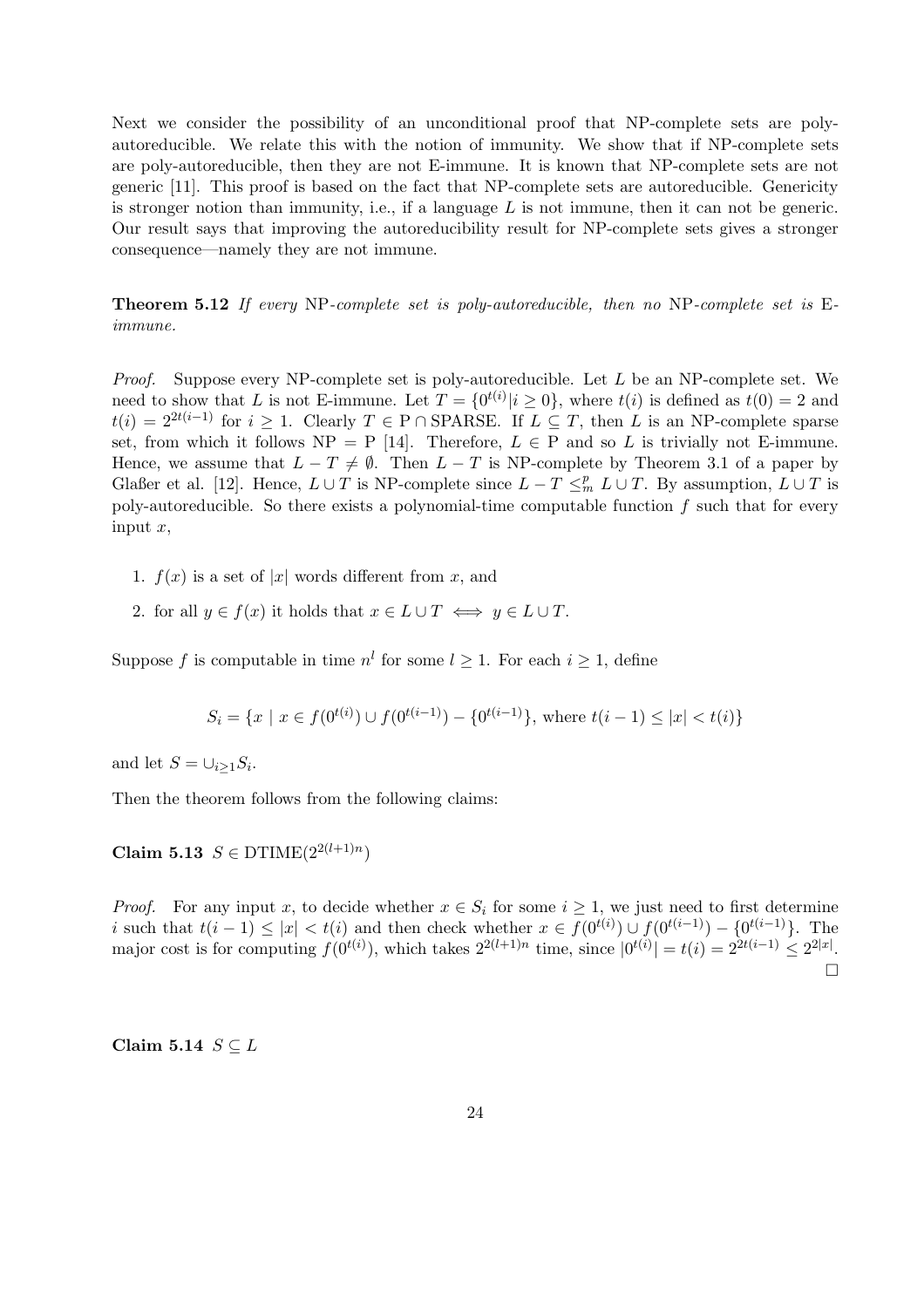*Proof.* First observe, for each  $i \geq 1$ , that  $f(0^{t(i)}) \subseteq L \cup T$  because f is an autoreduction of  $L \cup T$ and  $0^{t(i)} \in T \subseteq L \cup T$ . So  $S \subseteq L \cup T$ . Now for each  $i \geq 1$ , we have  $S_i \cap T = \emptyset$ , because for every  $x \in S_i$ ,  $t(i-1) \leq |x| < t(i)$  and  $x \notin \{0^{t(i-1)}\}$ . So  $S \cap T = \emptyset$  and hence,  $S \subseteq L$ .  $x \in S_i$ ,  $t(i-1) \leq |x| < t(i)$  and  $x \notin \{0^{t(i-1)}\}$ . So  $S \cap T = \emptyset$  and hence,  $S \subseteq L$ .

Claim 5.15  $||S|| = \infty$ .

*Proof.* We first observe that all  $S_i$ 's  $(i \geq 1)$  are pairwise disjoint. So it suffices to show for each sufficiently large i that  $S_i \cup S_{i+1} \neq \emptyset$ . Now suppose for some i, where  $t(i)^l < 2^{2t(i)}$ , that  $S_i = \emptyset$ . Then for every  $x \in f(0^{t(i)})$ ,  $|x| \ge t(i)$  or  $|x| < t(i-1)$  or  $x = 0^{t(i-1)}$ . Note that there are fewer than  $2^{t(i-1)}$  strings of length less than  $t(i-1)$  and  $||f(0^{t(i)})|| = t(i) = 2^{2t(i-1)} > 2^{t(i-1)} + 1$ . So there must exist  $x \in f(0^{t(i)})$  with  $|x| \ge t(i)$ . For this x, it holds that  $x \ne 0^{t(i)}$  since f is an autoreduction. Also,  $|x| \le t(i)^l < 2^{2t(i)} = t(i+1)$ . So  $x \in S_{i+1}$ . Therefore,  $S_{i+1} \ne \emptyset$ .

This finishes the proof of Theorem 5.12.  $\Box$ 

### References

- [1] M. Agrawal. Pseudo-random generators and structure of complete degrees. In 17th Annual IEEE Conference on Computational Complexity, pages 139–145, 2002.
- [2] K. Ambos-Spies. P-mitotic sets. In E. Börger, G. Hasenjäger, and D. Roding, editors, Logic and Machines, Lecture Notes in Computer Science 177, pages 1–23. Springer-Verlag, 1984.
- [3] J. Balcázar and U. Schöning. Bi-immune sets for complexity classes. Mathematical Systems Theory, 18(1):1–10, June 1985.
- [4] R. Beigel and J. Feigenbaum. On being incoherent without being very hard. Computational Complexity, 2:1–17, 1992.
- [5] L. Berman and J. Hartmanis. On isomorphism and density of NP and other complete sets. SIAM Journal on Computing, 6:305–322, 1977.
- [6] H. Buhrman, L. Fortnow, D. van Melkebeek, and L. Torenvliet. Using autoreducibility to separate complexity classes. SIAM Journal on Computing, 29(5):1497–1520, 2000.
- [7] H. Buhrman, A. Hoene, and L. Torenvliet. Splittings, robustness, and structure of complete sets. SIAM Journal on Computing, 27:637–653, 1998.
- [8] H. Buhrman and L. Torenvliet. On the structure of complete sets. In Proceedings 9th Structure in Complexity Theory, pages 118–133, 1994.
- [9] H. Buhrman and L. Torenvliet. Separating complexity classes using structural properties. In Proceedings of the 19th IEEE Conference on Computational Complexity, pages 130–138, 2004.